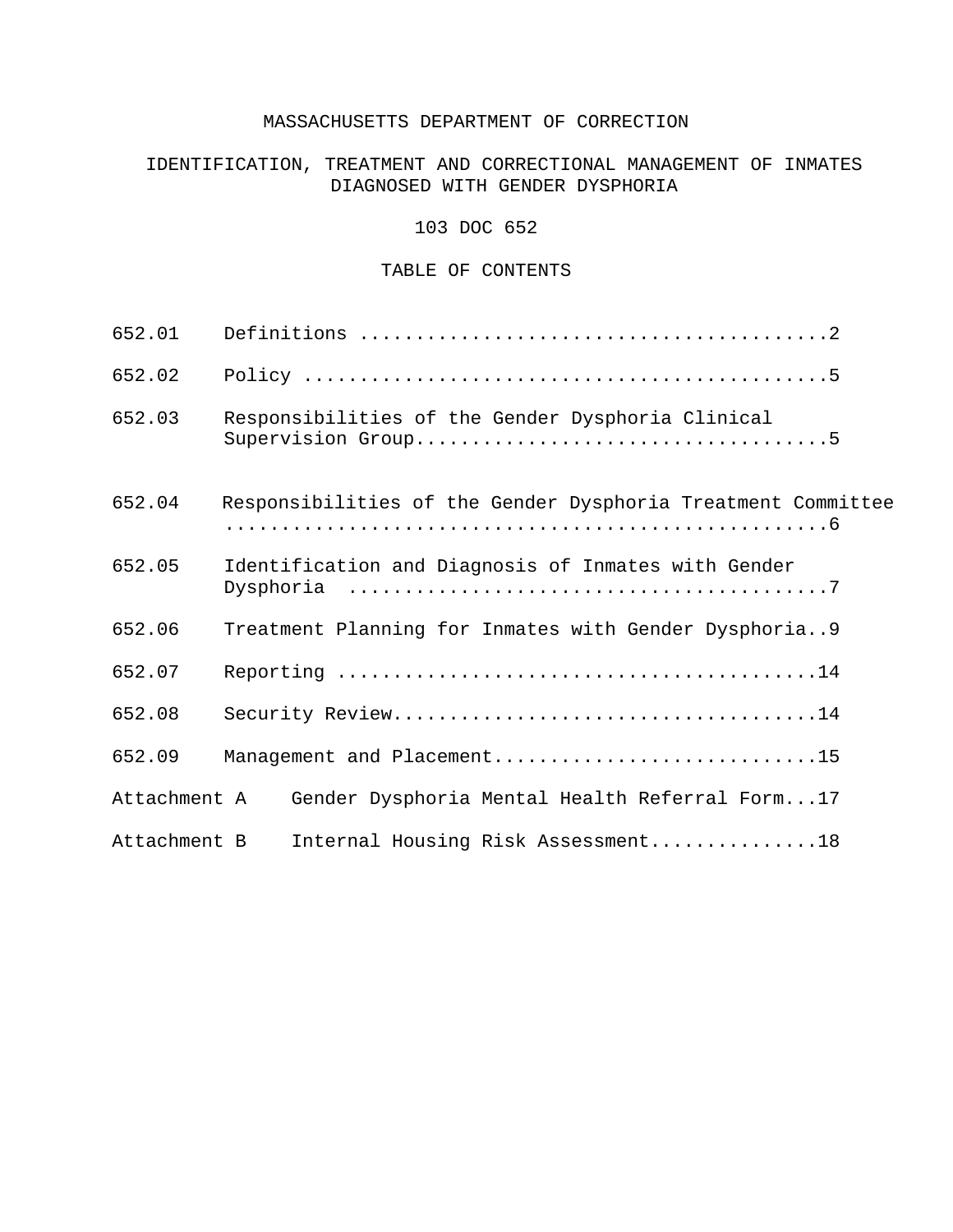| MASSACHUSETTS DEPARTMENT OF<br><b>CORRECTION</b>                                                                        | DIVISION: HEALTH SERVICES |
|-------------------------------------------------------------------------------------------------------------------------|---------------------------|
| TITLE: IDENTIFICATION, TREATMENT<br>AND CORRECTIONAL MANAGEMENT OF<br>INMATES DIAGNOSED WITH GENDER<br><b>DYSPHORIA</b> | NUMBER: 103 DOC 652       |

**Purpose:** The purpose of this policy is to establish guidelines for the identification, treatment, and institutional management of inmates diagnosed with Gender Dysphoria.

**References:** M.G.L. Chapter 124, sections 1 (c) and (q)

## **Applicability:** Staff **Public Access:** Yes

**Location:** DOC Central Policy File/Facility Policy File Health Services Division Policy File/ Inmate Library

#### **Responsible Staff for Implementation and Monitoring of Policy:**

- Assistant Deputy Commissioner of Clinical Services
- Director of Behavioral Health
- Mental Health Regional Administrators; Superintendents; Program Directors and Staff of the Contractual Medical, Mental Health, Sex Offender Treatment and Program/Substance Abuse Providers

#### **EFFECTIVE DATE: 05/19/2016**

**CANCELLATION**: 103 DOC 652 cancels all previous department policy statements, bulletins, directives, orders, notices, rules or regulations regarding Internal Regulations/Policies which are inconsistent with this document.

**SEVERABILITY CLAUSE:** If any part of 103 DOC 652 is for any reason, held to be in excess of the authority of the Commissioner, such decision shall not affect any other part of this policy.

#### **652.01 DEFINITIONS**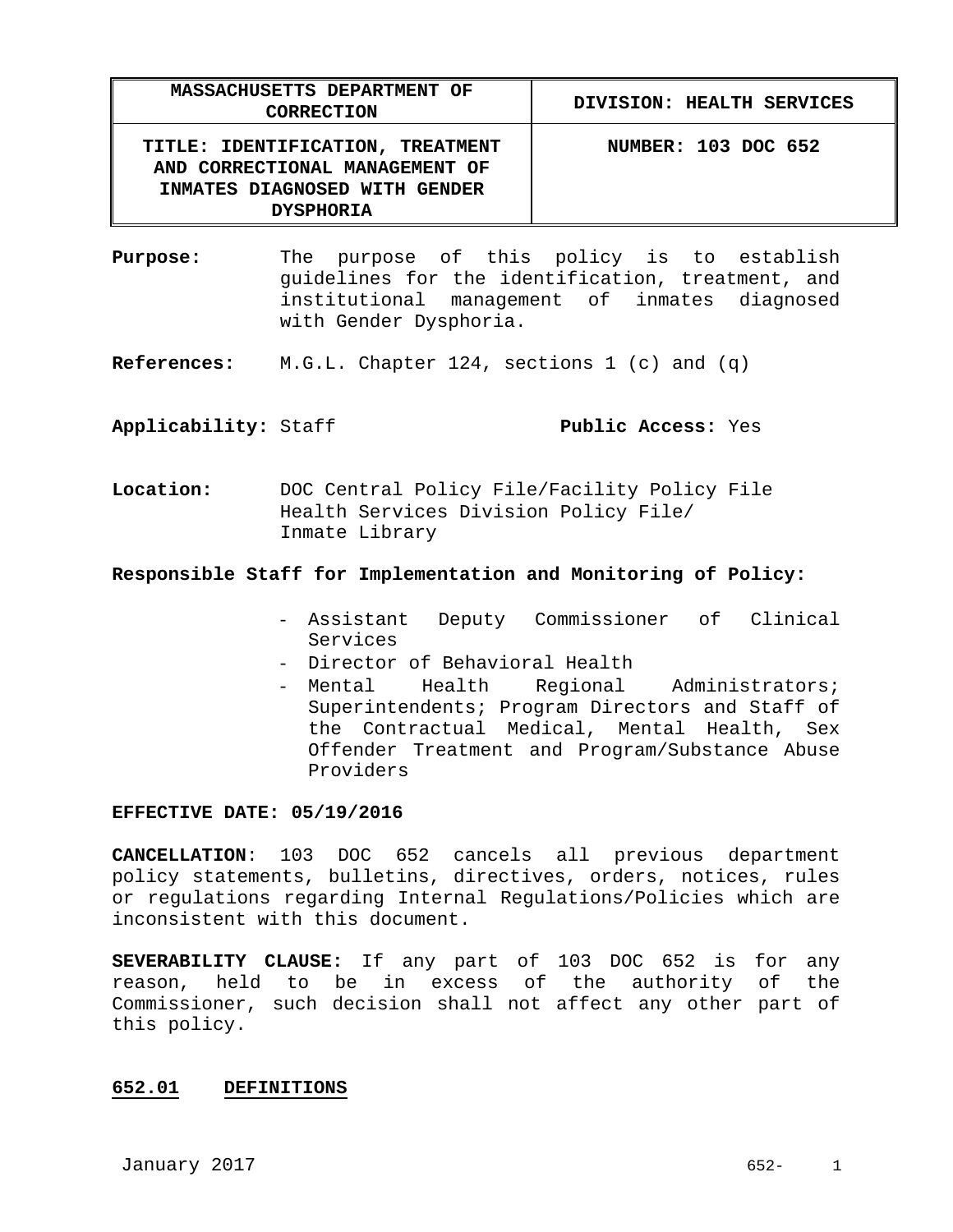Clinical Supervision Group – The Gender Dysphoria Clinical Supervision Group shall be comprised of all mental health primary care clinicians who are assigned to work with an inmate or inmates diagnosed with Gender Dysphoria, the contractual mental health provider's Psychiatric Medical Director, who may serve as Chair, or appoint a designee as Chair, the contractual Director of Clinical Programs, the contractual Gender Dysphoria Consultant, based upon identified need, and a Department of Correction Health Services representative. Other treatment disciplines (i.e. medical, sex offender treatment or substance abuse treatment) may participate on an as needed basis. The role of the DOC Health Services representative shall be to monitor the Group's activities for contract compliance and to ensure the integrity of the supervision process through direct observation.

DSM-5 – Diagnostic and Statistics Manual of Mental Disorders Fifth Edition (DSM-5). A publication of the American Psychiatric Association (APA), which lists specific criteria that enable a clinician to establish diagnosis of mental disorders. The DSM-5 defines the criteria for Gender Dysphoria listed below. In the case that the DSM-5 is revised, the latest published version of the DSM applies.

Director of Clinical Programs - The contractual mental health provider who is responsible for the administration, management, supervision, and development of mental health programs and delivery of behavioral health services at all Department correctional facilities. The Director of Clinical Programs provides and supervises mental health care services throughout the Department; evaluates patient care and assesses what is required by way of treatment; determines the condition and adequacy of treatment facilities and programs; identifies the need for appropriate equipment; acts as a consultant for physicians and behavioral health care staff; delivers emergency and ongoing direct clinical service; develops and reviews Treatment Plans; and evaluates inmates when clinically indicated.

Gender Dysphoria is defined by the DSM-5 as the following: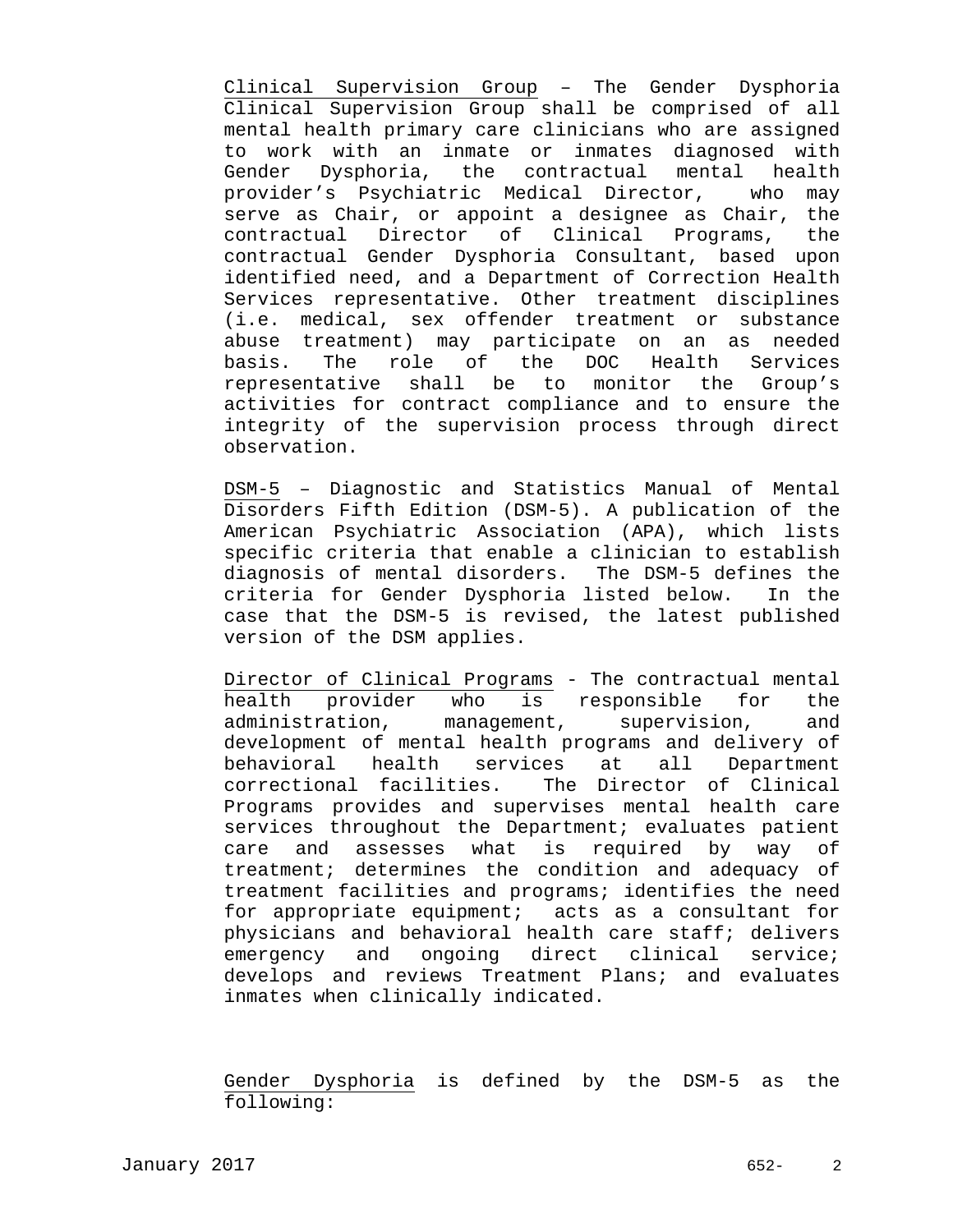- A. A marked incongruence between one's experienced/expressed gender and assigned gender, of at least 6 months' duration, as manifested by at least two of the following:
	- 1. A marked incongruence between one's experiences/expressed gender and primary and/or secondary sex characteristics (or in young adolescents, the anticipated secondary sex characteristics).
	- 2. A strong desire to be rid of one's primary and/or secondary sex characteristics because of a marked incongruence with one's experienced/expressed gender (or in young adolescents, a desire to prevent the development of the anticipated secondary sex characteristics).
	- 3. A strong desire for the primary and/or secondary sex characteristics of the other gender.
	- 4. A strong desire to be of the other gender (or some alternative gender different from one's assigned gender).
	- 5. A strong desire to be treated as the other gender (or some alternative gender different from one's assigned gender).
	- 6. A strong conviction that one has the typical feelings and reactions of the other gender (or some alternative gender different from one's assigned gender).
- B. The condition is associated with clinically significant distress or impairment in social, occupational, or other important areas of functioning.

Gender Dysphoria Consultant – The Gender Dysphoria Consultant is an individual who is hired by/subcontracted to the Department of Correction's contractual mental health services provider. The Gender Dysphoria Consultant is Board Certified in Psychiatry and has documented experience in working with a transgender population.

Gender Dysphoria Treatment Committee – The Gender Dysphoria Treatment Committee shall be appointed by the Assistant Deputy Commissioner of Clinical Services of the Department of Correction. The Gender Dysphoria Treatment Committee shall be chaired by the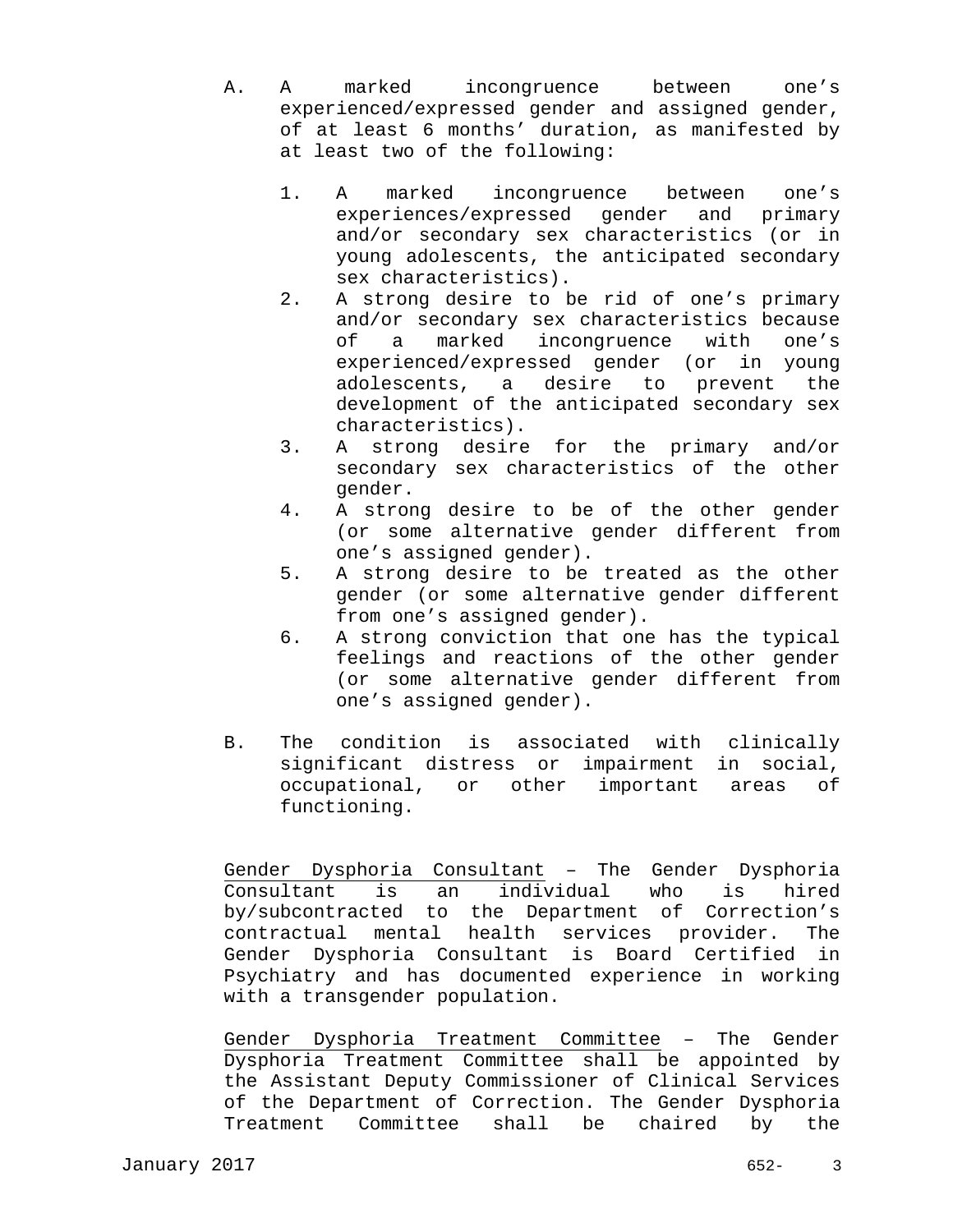contractual mental health provider's Psychiatric Medical Director or designee, and other members shall include the contractual Gender Dysphoria Consultant, based on identified need, the contractual Director of Clinical Programs, and the Department of Correction's Director of Behavioral Health. The role of the Director of Behavioral Health shall be to monitor the committee activities for contract compliance and to ensure the integrity of the process through direct observation.

Open/Active Mental Health Case (OMH) Inmate - An inmate who is diagnosed with a mental illness or determined to be in need of mental health intervention on an ongoing basis. At any time during his or her incarceration, an inmate may become an open mental health case (OMH) based on a mental health crisis, including suicidal threats or self-injurious behavior and/or the display of signs and/or symptoms of mental illness or emotional distress. Based upon clinical indications and within the discretion of the Primary Care Clinician in consultation with the site Psychiatrist (if on medication) and/or Mental Health Director, an inmate may also be removed from the active mental health caseload. However, any inmate carrying the Gender Dysphoria diagnosis will remain an open mental health case. In the case that an inmate is suspected to no longer meet the clinical criteria for a Gender Dysphoria diagnosis, approval to change the diagnosis must be granted by the Gender Dysphoria Treatment Committee, with consultation from the contractual Gender Dysphoria Consultant as deemed necessary.

Primary Care Clinician (PCC) – a Qualified Mental Health Professional who is responsible for case management, direct treatment services and the overall mental health care of inmates assigned to his or her caseload while at a Department correctional facility. Annual training specific to diagnosis and treatment for Gender Dysphoria is required for PCCs who treat inmates with Gender Dysphoria.

Primary Care Provider (PCP) – A Qualified Medical Professional, including a medical doctor or advanced practitioner (nurse practitioner or physician assistant).

Program Medical Director – The physician in charge of the Department's medical services.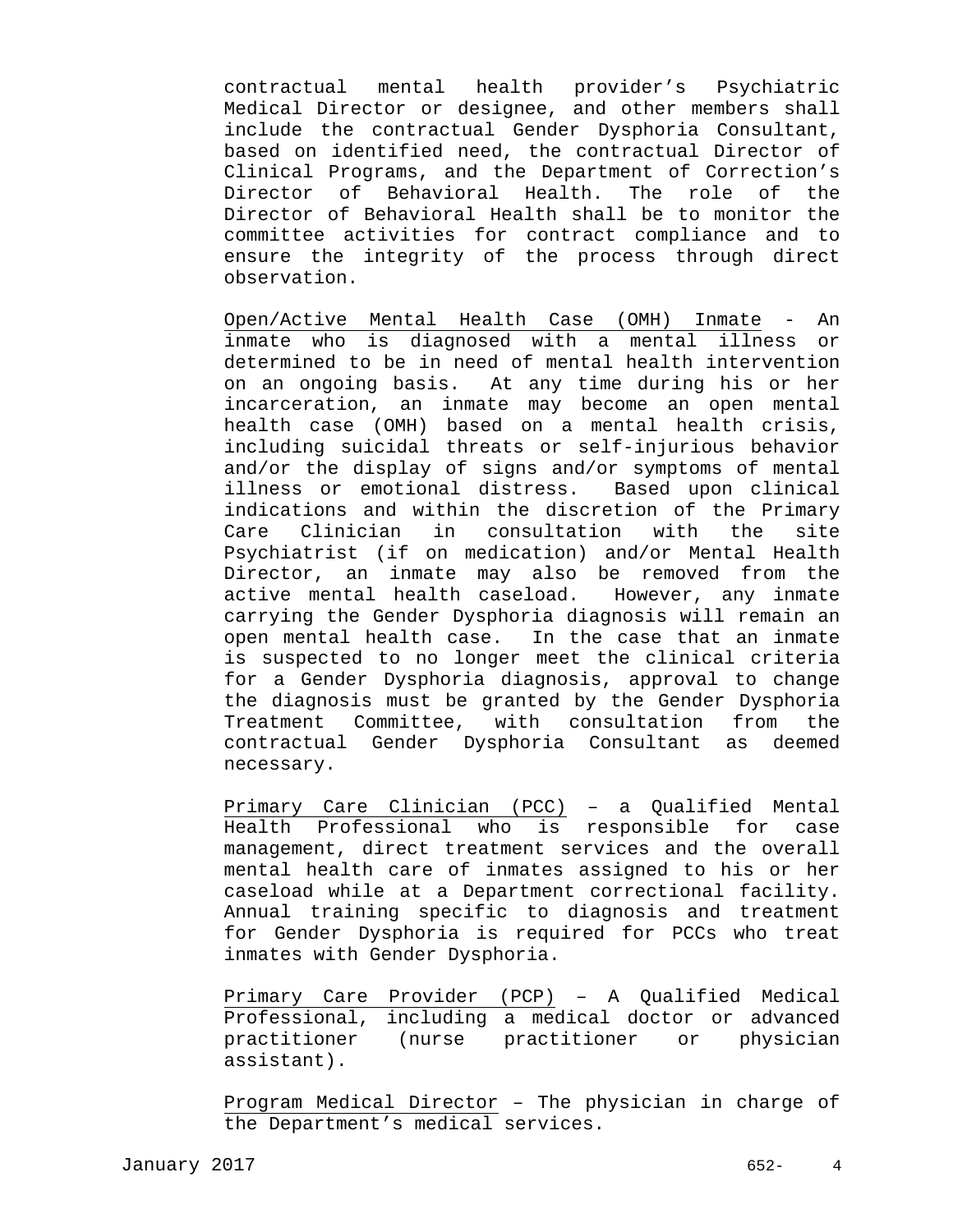Psychiatric Medical Director – The physician in charge of the Department's mental health services provider, including Bridgewater State Hospital. The Psychiatric Medical Director is Board Certified in Psychiatry. The Psychiatric Medical Director provides and supervises psychiatric and mental health care services in the correctional setting throughout the Department; evaluates patient care and assesses what is required by way of treatment; determines the condition and adequacy of treatment facilities and programs; identifies the need for appropriate equipment; acts as a consultant for physicians and behavioral health care staff; delivers emergency and ongoing direct clinical service; reviews medical orders for mental health patients; evaluates pharmacy utilization, and develops and reviews Treatment Plans; and evaluates inmates when clinically indicated.

Qualified Mental Health Professional – includes treatment providers who are psychiatrists, psychologists, clinical social workers, licensed mental health counselors, Advanced Practice Registered Nurses, Clinical Nurse Specialists, and others, who by virtue of their education, credentials, and experience, are permitted by law to evaluate and care for the mental health needs of patients.

#### **652.02 POLICY**

 It is the policy of the Massachusetts Department of Correction to appropriately diagnose, treat, and manage inmates with Gender Dysphoria in a humane, safe, correctional environment, sensitive to their unique adjustment issues, consistent with the core values, vision, and mission of the Department and its commitment to provide adequate medical care and mental health services to all inmates in its custody.

## **652.03 RESPONSIBILITIES OF THE GENDER DYSPHORIA CLINICAL SUPERVISION GROUP**

#### A. Duties

The role of the Gender Dysphoria Clinical Supervision Group is to provide orientation and specialized training to mental health PCCs and other practitioners; to serve as a resource to PCCs as they develop Gender Dysphoria-related specifications to incorporate into an inmate's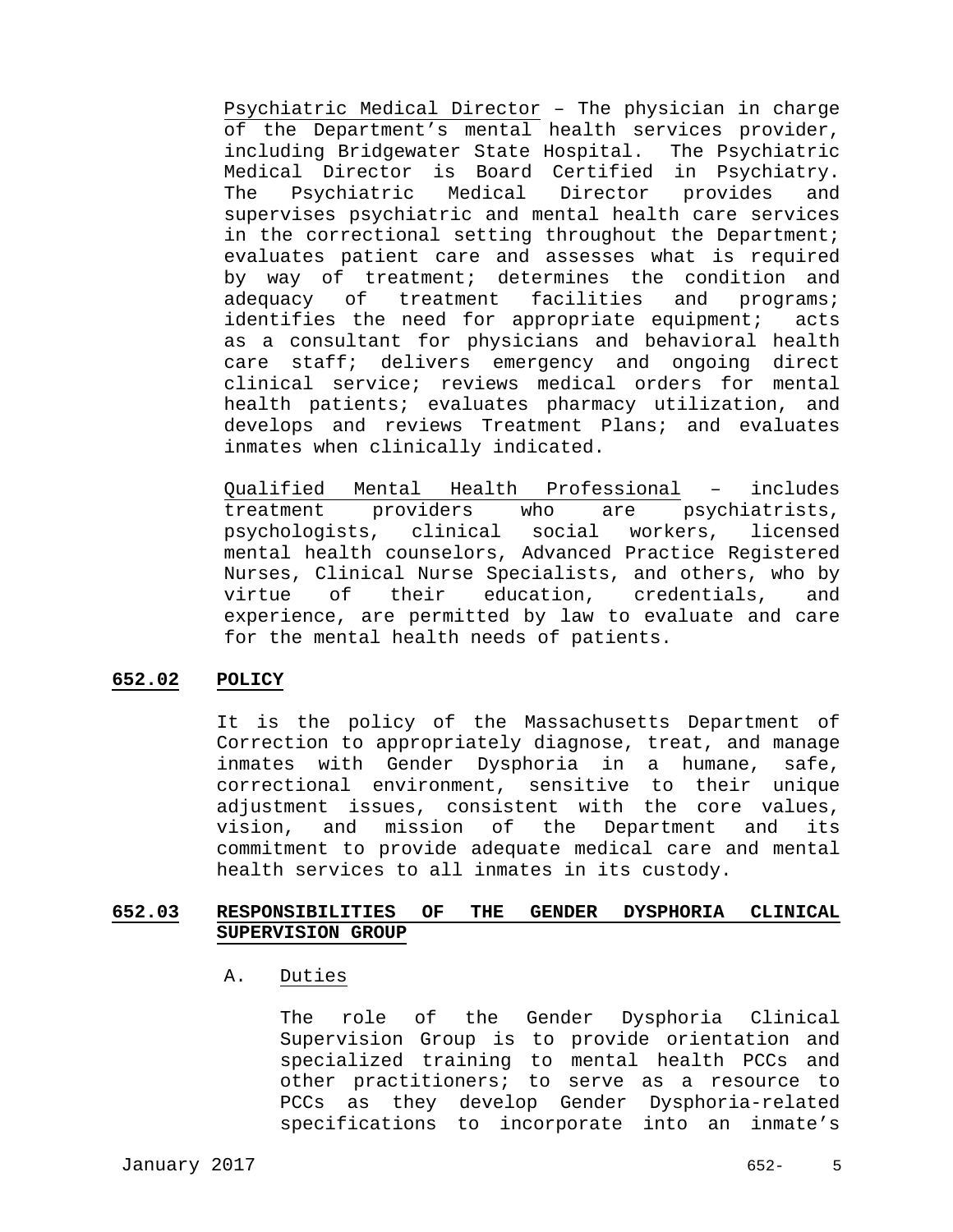individualized Treatment Plan for any inmate who has or may have Gender Dysphoria; to conduct clinical reviews of specific cases; to provide supervision to the PCCs assigned to work with inmates who have Gender Dysphoria; and to provide a forum for the discussion of challenging issues related to Gender Dysphoria. This group shall meet at least monthly or as otherwise determined by the Psychiatric Medical Director or his/her designee.

- B. Supervision
	- 1. Each Primary Care Clinician (PCC) for an inmate diagnosed with Gender Dysphoria shall meet at least monthly or as scheduled with the Gender Dysphoria Clinical Supervision Group for the purpose of receiving supervision in a group setting regarding the PCC's provision of care to those inmates diagnosed with Gender Dysphoria. Additionally, annual specialized training in the assessment and treatment of Gender Dysphoria is required for all PCCs working with Gender Dysphoria clients.
	- 2. The Gender Dysphoria Consultant shall routinely be available for consultation to the Gender Dysphoria Clinical Supervision Group. Participation with the Gender Dysphoria Consultant may occur via conference call, in person, or by videoconference.
	- 3. For those inmates receiving other clinical services, such as substance abuse or sex offender treatment, or who are receiving cross hormonal therapy, it may be appropriate for providers of those services to participate in the Gender Dysphoria Clinical Supervision Group process on an as needed basis, to ensure that integrated and consistent treatment is being provided to the inmate, in which case access to the inmate's relevant treatment records will be made available to them.

## **652.04 RESPONSIBILITIES OF THE GENDER DYSPHORIA TREATMENT COMMITTEE**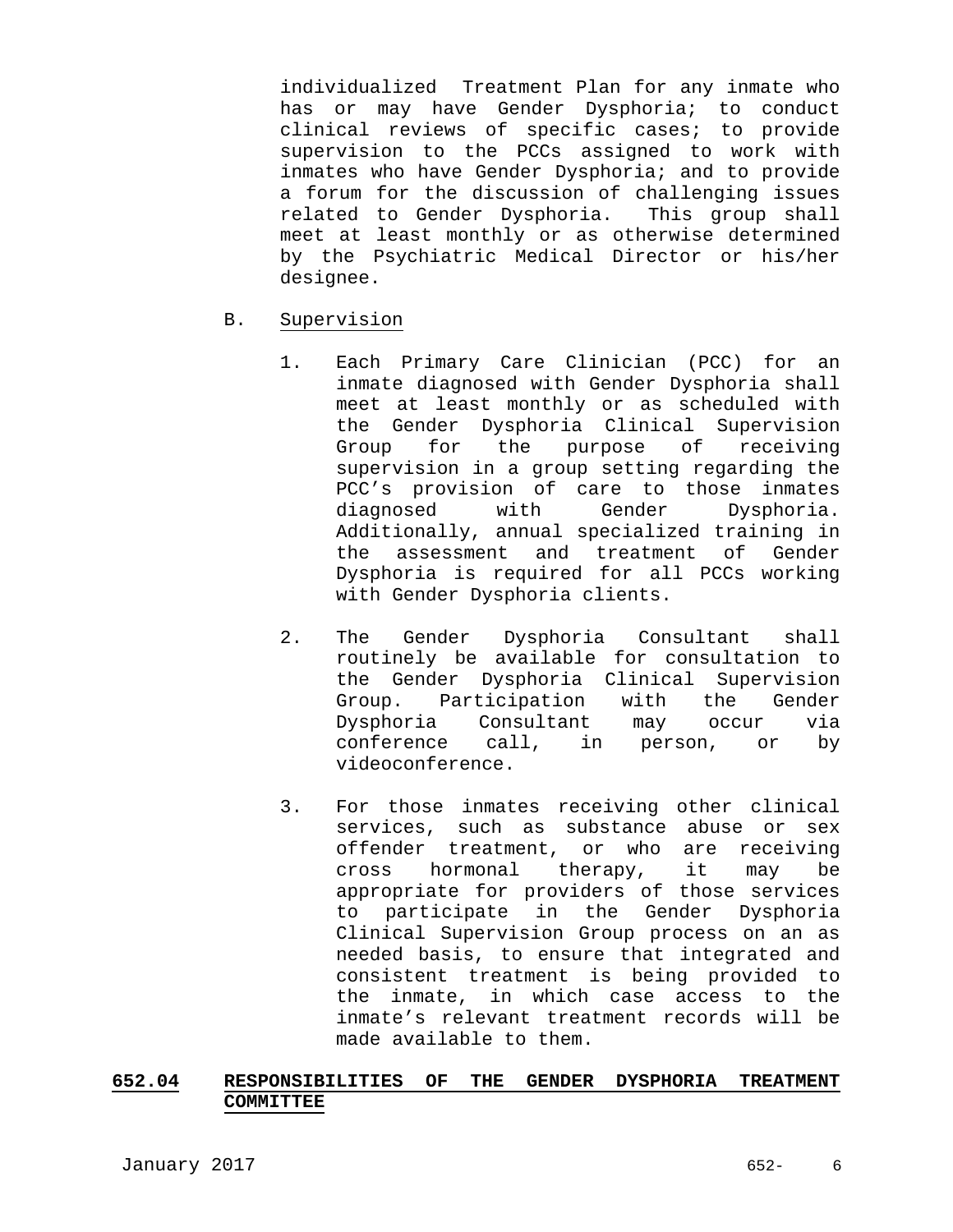- A. Duties
	- 1. The role of the Gender Dysphoria Treatment Committee is to review the individualized Treatment Plans developed for inmates diagnosed with Gender Dysphoria to determine if the proposed treatment recommendations related to the management of Gender Dysphoria are clinically appropriate and medically necessary.
	- 2. The Gender Dysphoria Treatment Committee shall also be responsible for reviewing the overall treatment of all Gender Dysphoria diagnosed inmates on a quarterly basis.

# **652.05 IDENTIFICATION AND DIAGNOSIS OF INMATES WITH GENDER DYSPHORIA**

A. Provisional Diagnosis

 Upon admission to the Department, or at any other time during an inmate's incarceration, if the inmate either self-identifies as meeting the criteria for Gender Dysphoria or is referred secondary to possible Gender Dysphoria, a facility-based Primary Care Clinician (PCC) assigned to the inmate shall evaluate the inmate to determine whether the inmate meets the clinical criteria for a provisional diagnosis of Gender Dysphoria. This diagnosis shall be based, in part, upon a face-to-face evaluation of the inmate and a review of the medical and mental health history, as well as current medical record documentation. For persons returned to the custody of the Department of Correction with a previously confirmed diagnosis of Gender Dysphoria, a new evaluation will not be required unless clinically indicated.

1. After making this provisional diagnosis, a PCC shall seek the inmate's authorization of the appropriate Releases of Information (ROI) for access to his/her medical and mental health records prior to incarceration and shall place the inmate on the "open mental health (OMH) case" list. For a newly admitted Gender Dysphoric inmate, every effort shall be made to promptly secure medical and mental health records regarding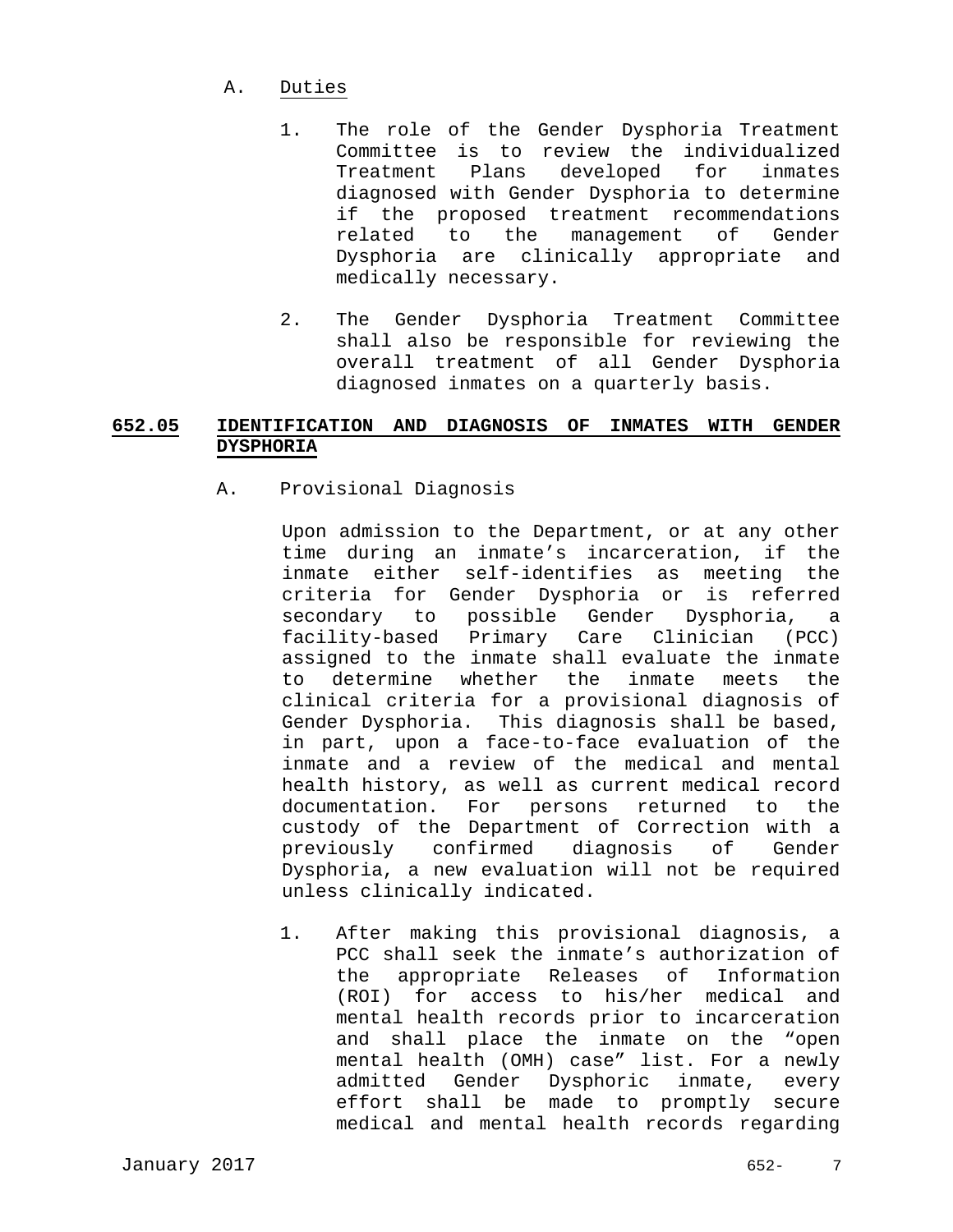the delivery of Gender Dysphoria services prior to incarceration, to enhance continuity of care.

- 2. The PCC will review the case with the site treatment team, including the Mental Health Director and psychiatric providers. If clinically indicated, the inmate will be assigned to the on-site psychiatric provider.
- 3. The PCC shall inform the Psychiatric Medical Director or designee, Director of Clinical Programs or designee, of the provisional diagnosis of an inmate having Gender Dysphoria, using the Gender Dysphoria Mental Health Referral Form (Attachment A). This written referral from the PCC shall be made upon determination of the provisional Gender Dysphoria diagnosis.
- 4. In cases where the inmate self-identifies as Gender Dysphoric and the site treatment team does not assess the inmate as meeting the clinical criteria for Gender Dysphoria, the case will be referred to the Psychiatric Medical Director and the Director of Clinical Programs for a subsequent face to face evaluation within thirty (30) calendar days of the referral.
- B. Confirmation of Diagnosis

The Psychiatric Medical Director or designee of the mental health service provider shall confirm if the inmate meets the clinical criteria for diagnosis of Gender Dysphoria. This diagnosis shall be based upon, at a minimum, a review of the inmate's medical and mental health record, the referral from the PCC, a consultation with the referring site psychiatrist who has personally assessed the patient, and a face-toface evaluation of the patient by the Psychiatric Medical Director of the mental health service provider. If there are any concerns with the validity of the Gender Dysphoria diagnosis, the Gender Dysphoria Consultant may be contacted for further evaluation. This decision by the Psychiatric Medical Director regarding an inmate's Gender Dysphoria diagnosis shall be made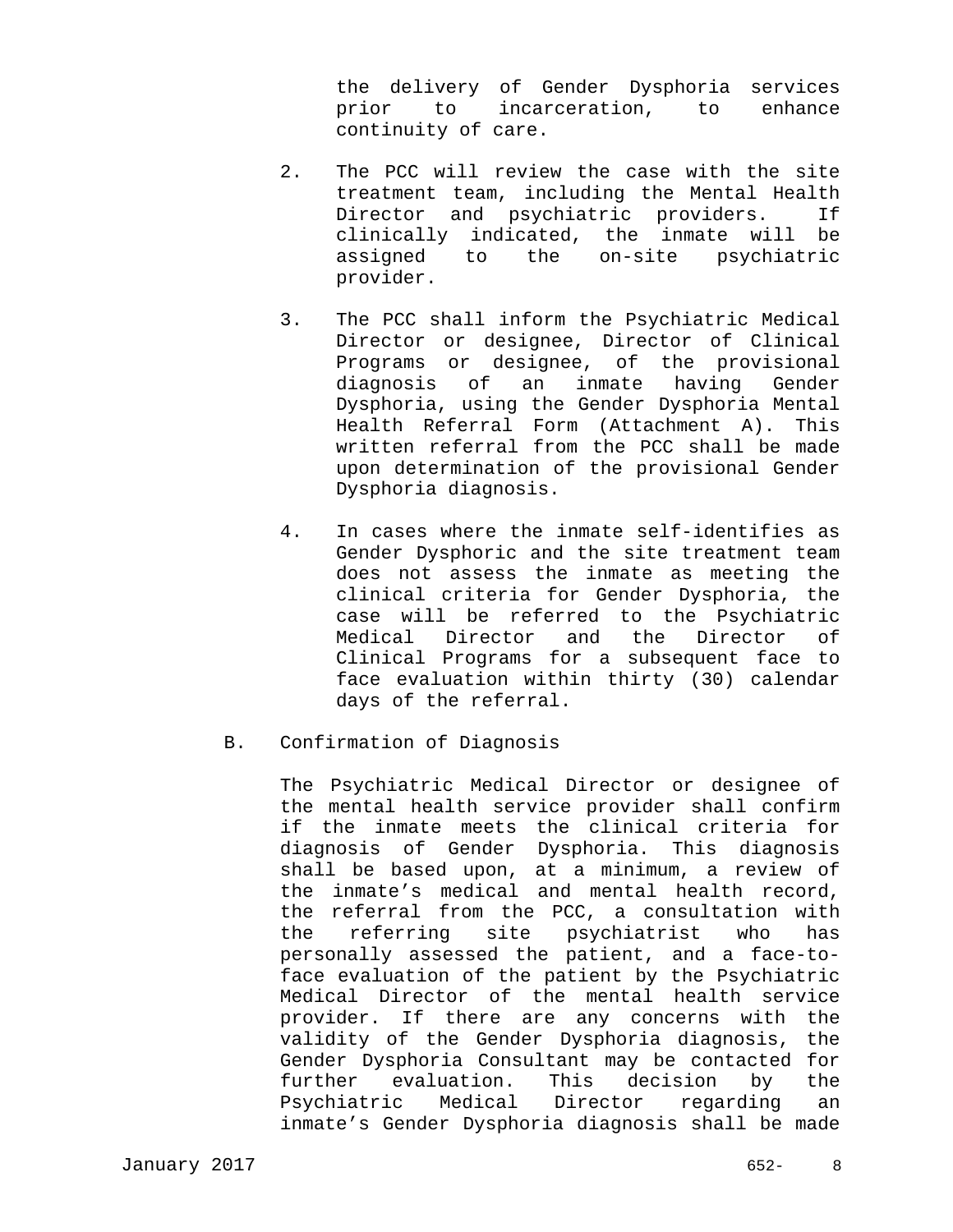within thirty (30) calendar days after the referral has been received from the PCC.

C. Confirmation of Community Diagnosis

Upon admission to the Department of Correction and verification of prescribed hormones for the treatment of Gender Dysphoria, the Psychiatric Medical Director may designate a PCC to confirm the diagnosis. This designee will be an existing member of the Gender Dysphoria Supervision Group and will have direct experience treating persons with Gender Dysphoria.

#### **652.06 TREATMENT PLANNING FOR INMATES WITH GENDER DYSPHORIA**

A. Development of the Gender Dysphoria Treatment Plan:

Following a confirmed Gender Dysphoria diagnosis, the inmate's PCC shall prepare an individualized, initial treatment plan, and/or review and revise an existing treatment plan, which incorporates the diagnosis, along with all other outstanding co-occurring mental health issues.

- 1. The PCC shall develop this Treatment Plan in whole or in part with consultation from the Gender Dysphoria Clinical Supervision Group. In addition, the PCC shall also consult with the inmate's treating psychiatrist and any other clinician or practitioner who may provide clinical services to the inmate. The treatment plan should be focused on the inmate's individualized needs based upon the provision of adequate medical care utilizing prudent, professional standards, to include the most current version of the "Standards of Care" set forth by the World Professional Association for Transgender Health (WPATH).
- B. Treatment Plan Review and Approval:

 Once the Treatment Plan has been developed, it shall be forwarded to the Gender Dysphoria Treatment Committee for review, to ensure that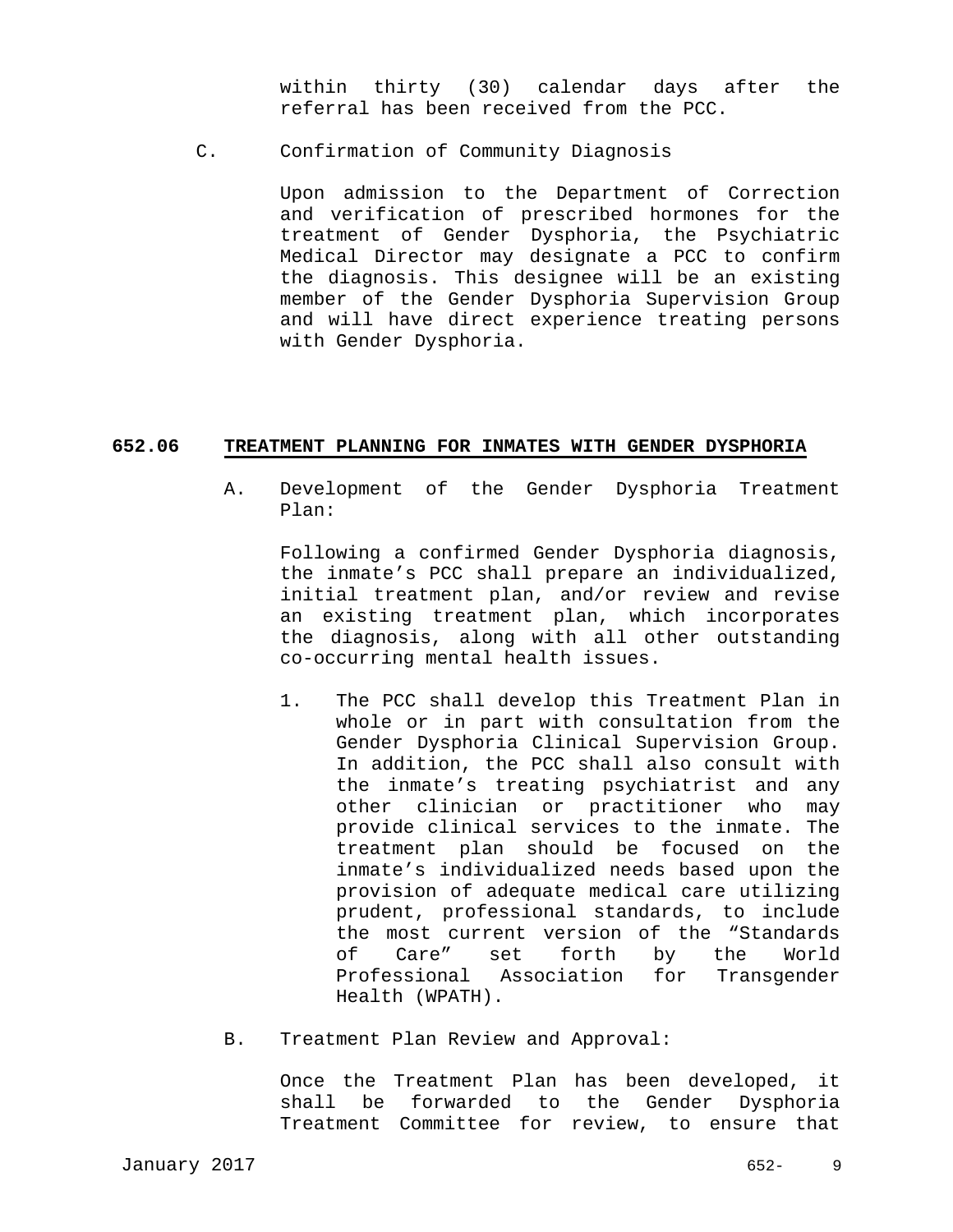all recommendations are clinically appropriate, and taking into consideration the inmate's individualized needs based upon the provision of adequate medical care utilizing the most current version of the standards of care referenced by WPATH. The Gender Dysphoria Treatment Committee may refer the inmate for specialty physician consultations if its members believe that such consultations are advisable.

- 1. If the Gender Dysphoria Treatment Committee recommends that cross-gender hormone therapy should be added as a component of the individualized Treatment Plan, then the inmate shall be referred and evaluated by the assigned institutional Primary Care Provider (PCP – physician or advanced practitioner). If the site medical PCP does not believe that hormone therapy presents a significant physiological threat or contraindication to the patient for medical reasons, then the PCP shall make a referral to the designated endocrinologist under agreement to the contractual medical services provider.
- 2. The endocrinologist shall conduct the inmate's assessment for consideration of cross-hormonal therapy as a clinical intervention in the inmate's Gender Dysphoria Treatment Plan and determine the appropriate course of hormonal treatment, when indicated, if no medical contraindications are present. The medical PCP referral to the endocrinologist shall be made no later than thirty (30) calendar days after the medical PCP has made the initial determination that there are no physiological threats or contraindications to cross-gender hormonal therapy.
- 3. The purpose of the referral to the endocrinologist is to determine the appropriate cross-gender hormone regimen or any medical contraindications to initiating or continuing treatment with cross-gender hormones. Any approved update to an inmate's Treatment Plan shall not include crossgender hormone therapy as a formal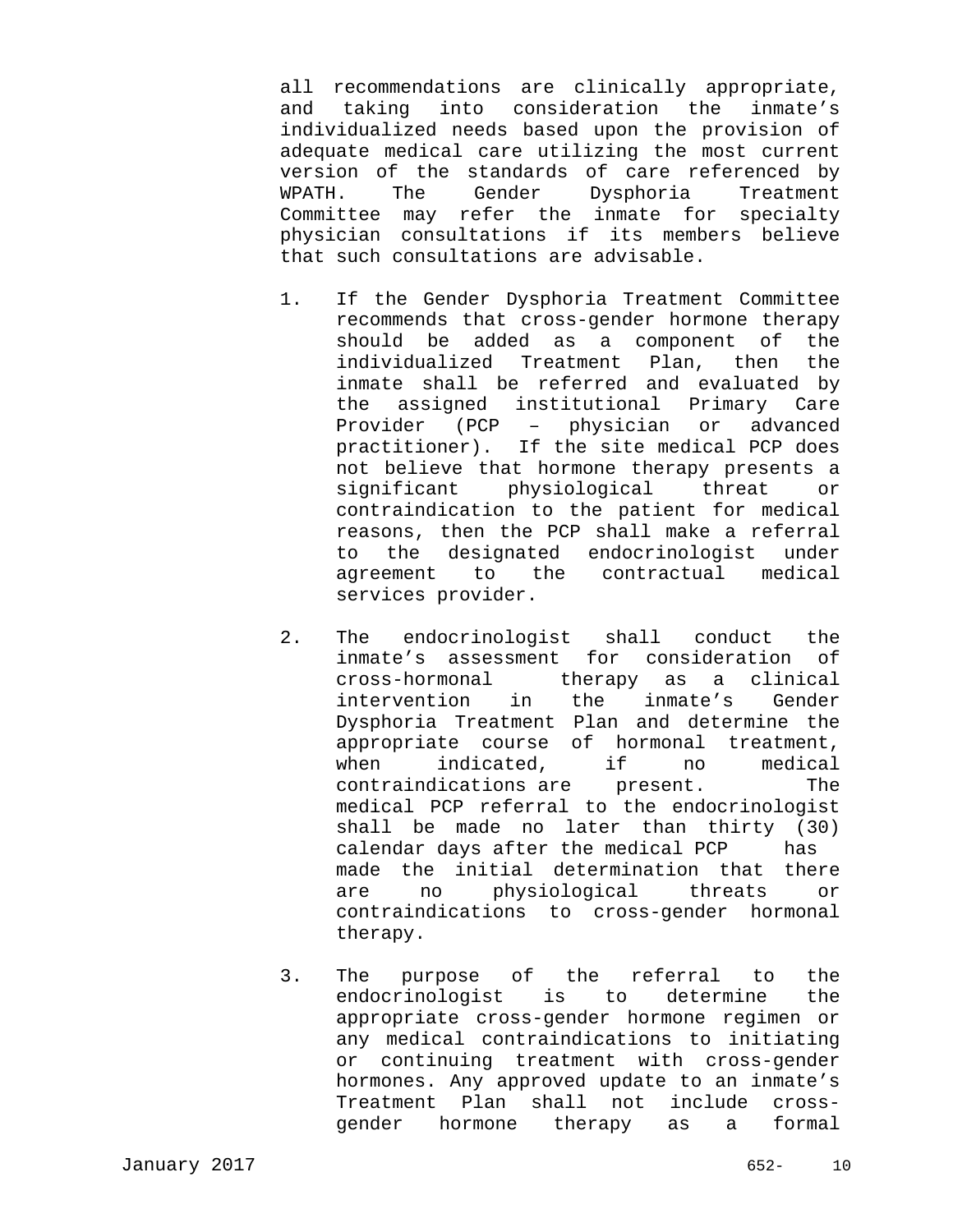recommendation until after an endocrinologist has evaluated the inmate and determined that cross hormonal therapy does not present with any medical contraindications.

- 4. In the event treatment with cross-gender hormonal therapy is medically contraindicated by the endocrinologist, the determination shall be communicated to the Program Medical Director. Any and all follow-up evaluations shall be conducted by the endocrinologist on a periodic basis as clinically indicated. Any inmate refusing to be evaluated by the site PCP and/or the endocrinologist shall not receive crossgender hormonal therapy due to the potential for clinical ramifications; medical risks involved, and need for expert medical management from an endocrinologist.
- C. Essential Elements of the Treatment Plan for Gender Dysphoria Diagnosed Inmates:
	- 1. The goal of Gender Dysphoria-related modifications to the individualized mental health Treatment Plan is to assist the Gender Dysphoria-diagnosed inmate in exploring and managing his/her issues related to Gender Dysphoria as well as any co-occurring mental health disorders.
	- 2. Although individualized, the Treatment Plan for all inmates diagnosed with Gender Dysphoria shall contain, at a minimum, these essential elements:
		- a. The inmate is offered participation in at least monthly individual psychotherapy provided by the contractual mental health service provider;
		- b. The Treatment Plan may contain recommendations regarding access to cross-gender clothing and canteen/cosmetic items approved for inmates in accordance with the 103 CMR 403 Inmate Property policy. Commensurate with the security level of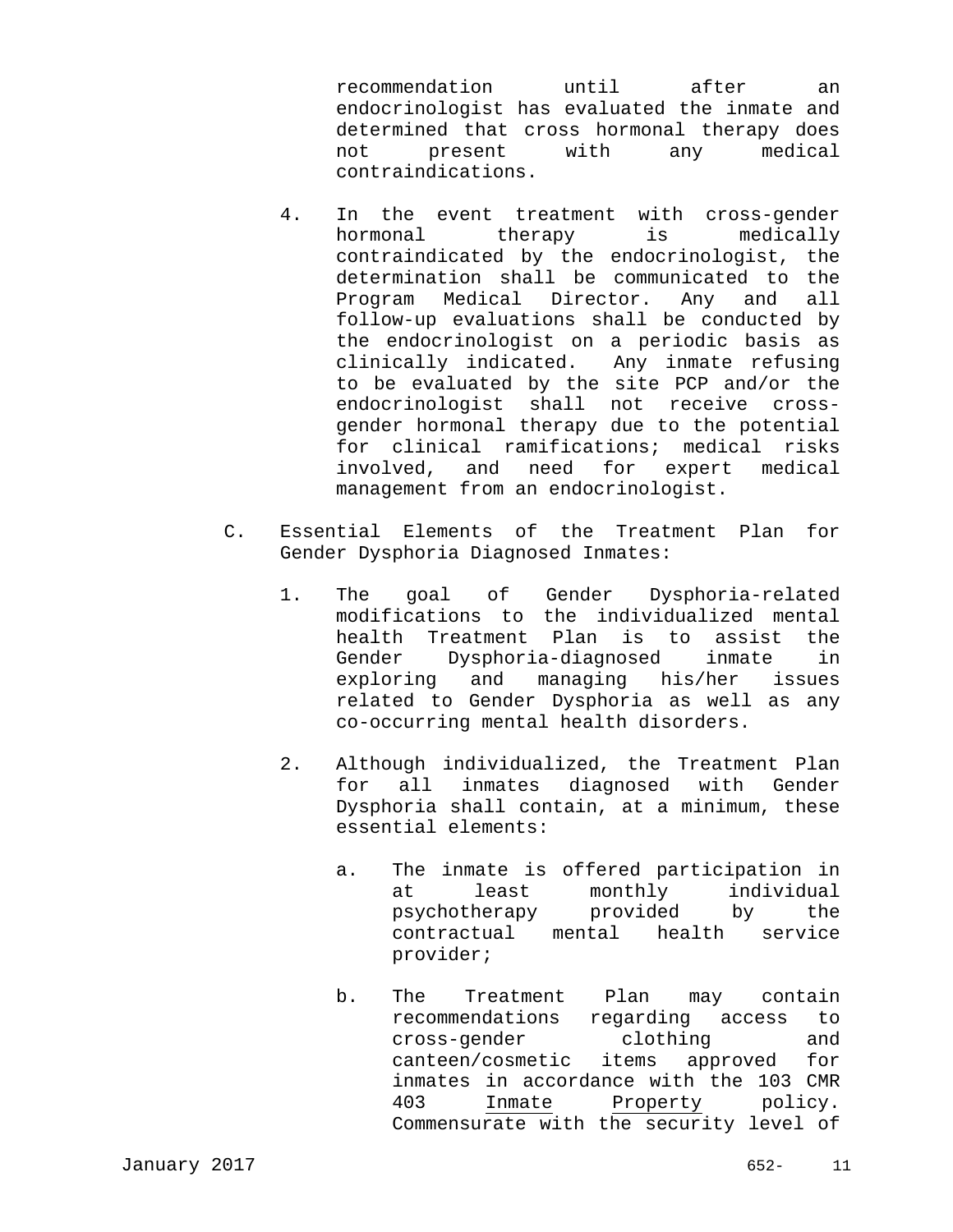the housing placement, Gender Dysphoria inmates housed in a male institution (Male to Female, or MTF) shall be permitted to purchase and retain clothing items and articles authorized for other male inmates housed in that institution, as well as those items authorized for females commensurate with their particular security level at the female institution. Similarly, Gender Dysphoria inmates housed in a female institution (Female to Male or FTM) shall be permitted to purchase and retain clothing items and articles authorized for other female inmates housed in that institution, as well as those items authorized for males commensurate with their particular security level at the male institutions. Inmates diagnosed with Gender Dysphoria will only be permitted to purchase and retain canteen items that are allowed within the level of security that is commensurate to their housing assignment.

 3. The Treatment Plan shall become effective after the Gender Dysphoria Treatment Committee has developed clinically appropriate and medically necessary treatment recommendations. If an inmate refuses to participate in any or all aspects of the Treatment Plan as it relates to his/her treatment of Gender Dysphoria, this will be documented pursuant to 103 DOC 630.19, and clinically driven modifications will be made to the Treatment Plan.

All inmates diagnosed with Gender Dysphoria shall have their Treatment Plans updated in accordance with the 103 DOC 650 policy. All treatment plans for inmates diagnosed with Gender Dysphoria shall be revised as necessary to reflect changes in treatment recommendations, as appropriate. Such revisions shall be made in consultation with the Gender Dysphoria Clinical Supervision Group and must be approved by the Gender Dysphoria Treatment Committee.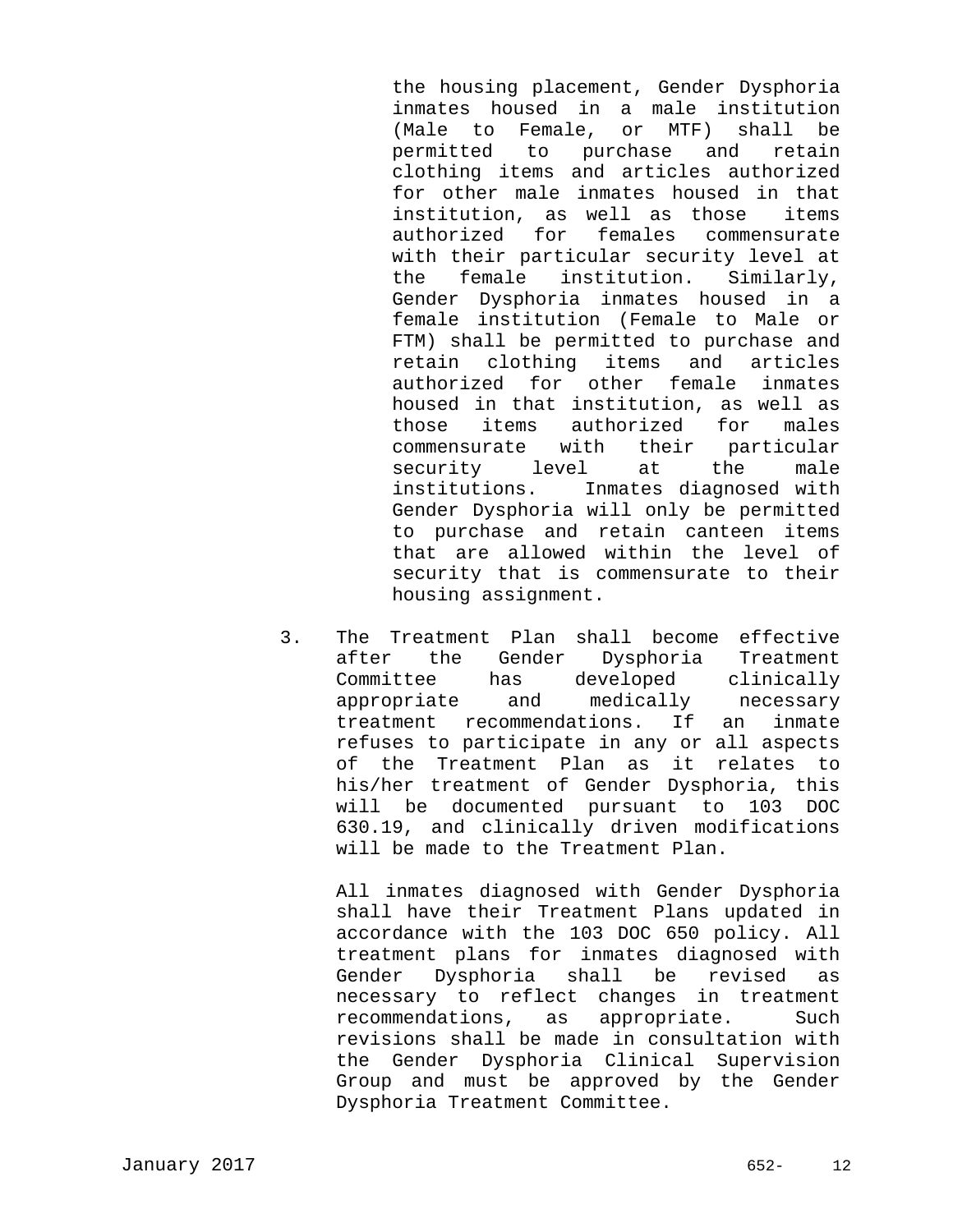D. Continuation of Cross-gender Hormonal Therapy upon Admission

 Upon admission to the Department, any inmate for whom cross-gender hormonal therapy is currently, lawfully prescribed as part of an established regimen for Gender Dysphoria shall have this cross-gender hormonal therapy continued at the time of receipt into the Department unless a contractual medical services provider determines that such treatment is clinically contraindicated. Cross-gender hormonal therapy as described above shall be continued within the Department until an appropriate treatment plan has been developed by the PCC through consultation with the Gender Dysphoria Clinical Supervision Group, reviewed and approved by the Gender Dysphoria Treatment Committee.

- 1. All newly admitted Gender Dysphoria inmates receiving hormone therapy for the management of Gender Dysphoria shall be evaluated by the medical Primary Care Provider (PCP) onsite and then referred to the identified contractual endocrinologist for assessment and continuity of therapy. The endocrinologist determines whether there are any medical contraindications to crossgender hormone treatment. If no such contraindications exist, the endocrinologist recommends the appropriate medication, dose and route for management with cross-gender hormone therapy. The site Medical Director reviews the endocrinologist's recommendation and either writes a corresponding medical order or documents the rationale for alternative treatment.
- 2. A refusal by an inmate to provide a Release of Information (ROI) so that medical and mental health records prior to incarceration may be obtained and reviewed may be cause for discontinuing cross-gender hormonal therapy and for interrupting or tapering the medication(s), within the discretion of the Psychiatric Medical Director. However, regardless of the status of cross-gender hormone therapy, the inmate shall be identified as OMH and continue to receive mental health services on an ongoing basis.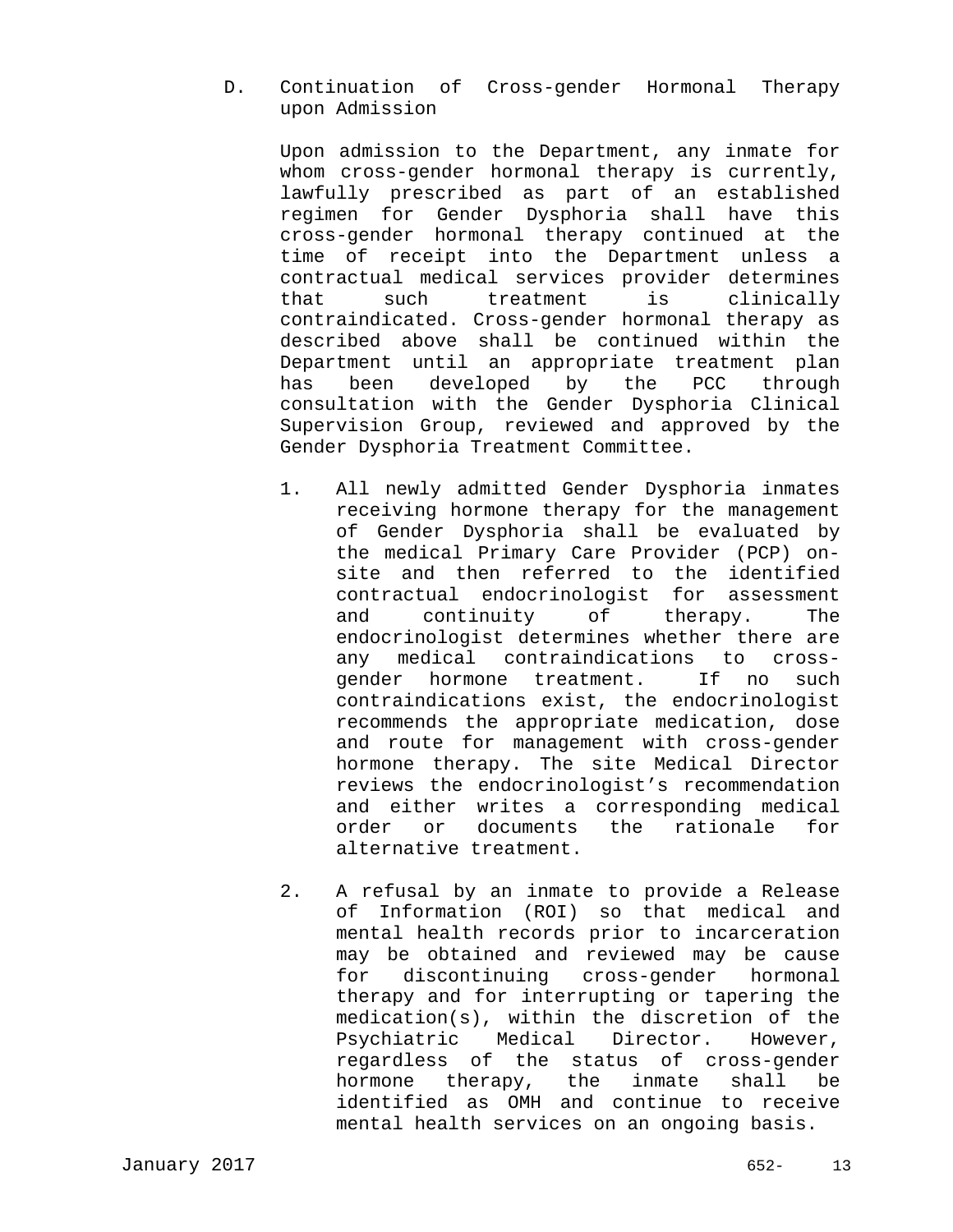3. In those instances where the PCC may believe that the inmate is not competent to provide informed consent for treatment, the PCC shall consult with the Psychiatric Medical Director of the mental health service provider. If the inmate is under a guardianship then the PCC will consult with the inmate's attorney/guardian. If the inmate is in need of a guardianship, then the procedures set forth in 103 DOC 650 shall be followed.

## **652.07 REPORTING**

- A. Gender Dysphoria Treatment Committee:
	- 1. The Gender Dysphoria Treatment Committee shall prepare a quarterly report regarding its review of all cases of inmates diagnosed with Gender Dysphoria. The format of this report shall be approved by the Department's Director of Behavioral Health.
	- 2. The quarterly report of the Gender Dysphoria Treatment Committee shall be submitted within thirty (30) calendar days after the end of the quarter to the Department's Director of Behavioral Health.
	- 3. The quarterly report shall be reviewed by the Department's Director of Behavioral Health and made available to the Deputy Commissioner of Re-Entry through the Assistant Deputy Commissioner for Clinical Services.
	- 4. This quarterly report shall be available for review by Department staff and others on a need-to-know basis as determined by the Deputy Commissioner of Re-Entry or Commissioner.

#### **652.08 SECURITY REVIEW**

1. In the event that a treatment recommendation is made that may potentially present overwhelming security, safety, or operational difficulties within the correctional environment, the Director of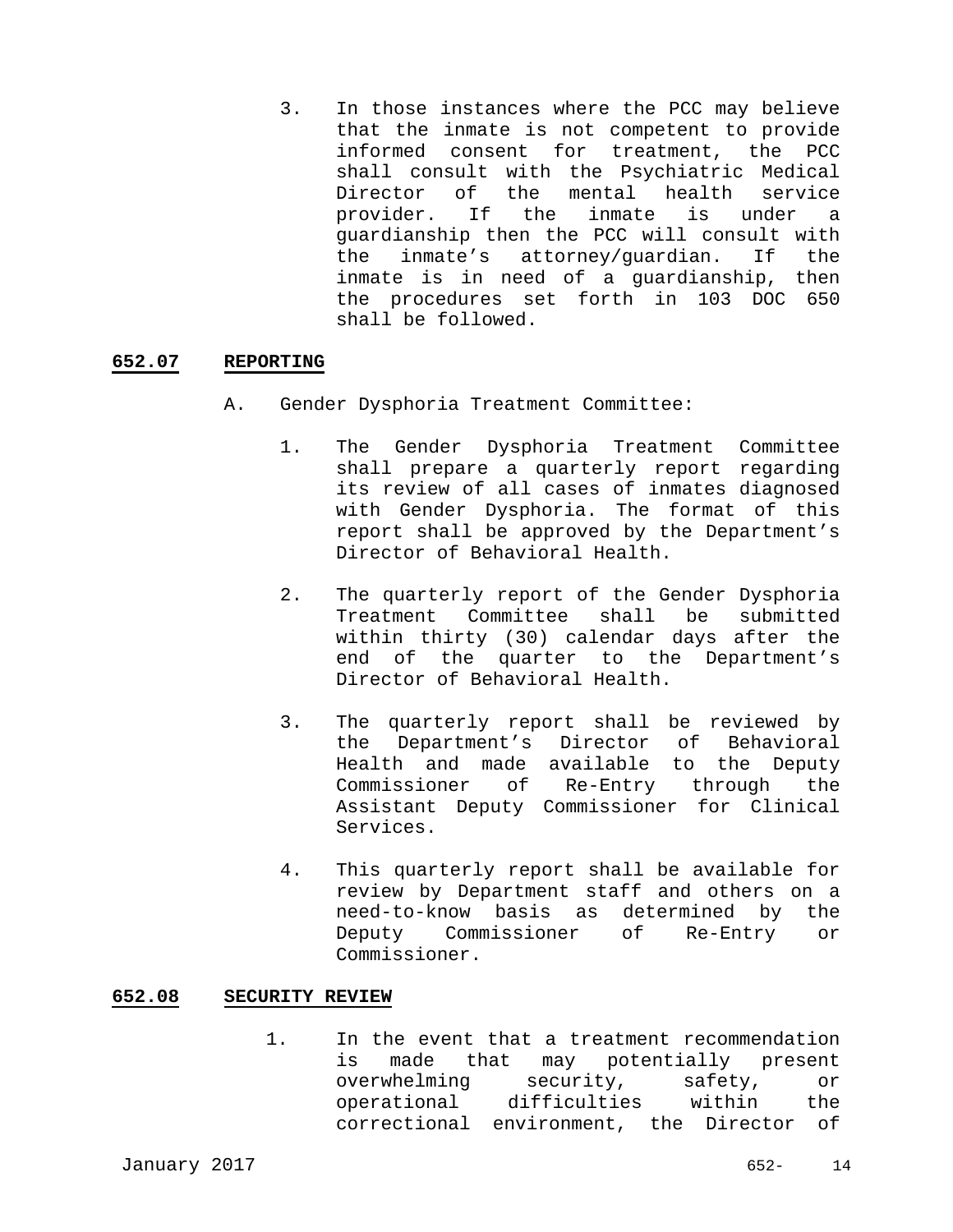Behavioral Health shall refer the treatment recommendation to the Deputy Commissioner of the Prison Division and the Deputy Commissioner of Re-entry for a security review. The security review shall take into account the inmate's individual history of incarceration and present circumstances.

- 2. In the event that the treatment recommendation is determined to present overwhelming security, safety or operational difficulties, the security review will be forwarded to the Commissioner for final review. If the Commissioner determines that the treatment recommendation presents overwhelming security, safety or operational difficulties, he shall articulate specific and justifiable reasons for the denial of the recommended treatment, based on his overwhelming security, safety and/or operational concerns, in writing. The security review shall be completed within sixty (60) calendar days of the referral from the Director of Behavioral Health.
	- 3. If the Gender Dysphoria Treatment Committee determines that no clinical alternatives are viable, the Commissioner shall provide articulate, specific and justifiable reasons, in writing, for the denial of the recommended treatment, based on his overwhelming security, safety and/or operational concerns.

#### **652.09 MANAGEMENT AND PLACEMENT**

Initial Classification and Placement:

A. At the time of commitment, adjudicated individuals are court ordered into Department of Correction custody and are transported to the reception institution based upon said court order. For all new commitments, an Internal Housing Risk Factor Assessment (Attachment B) is completed and examines issues of risk of victimization and risk of violence/predatory behavior and/or abusiveness. Should an individual identify as Gender Dysphoric or appear to need additional clinical assessment, the process of confirmation will commence as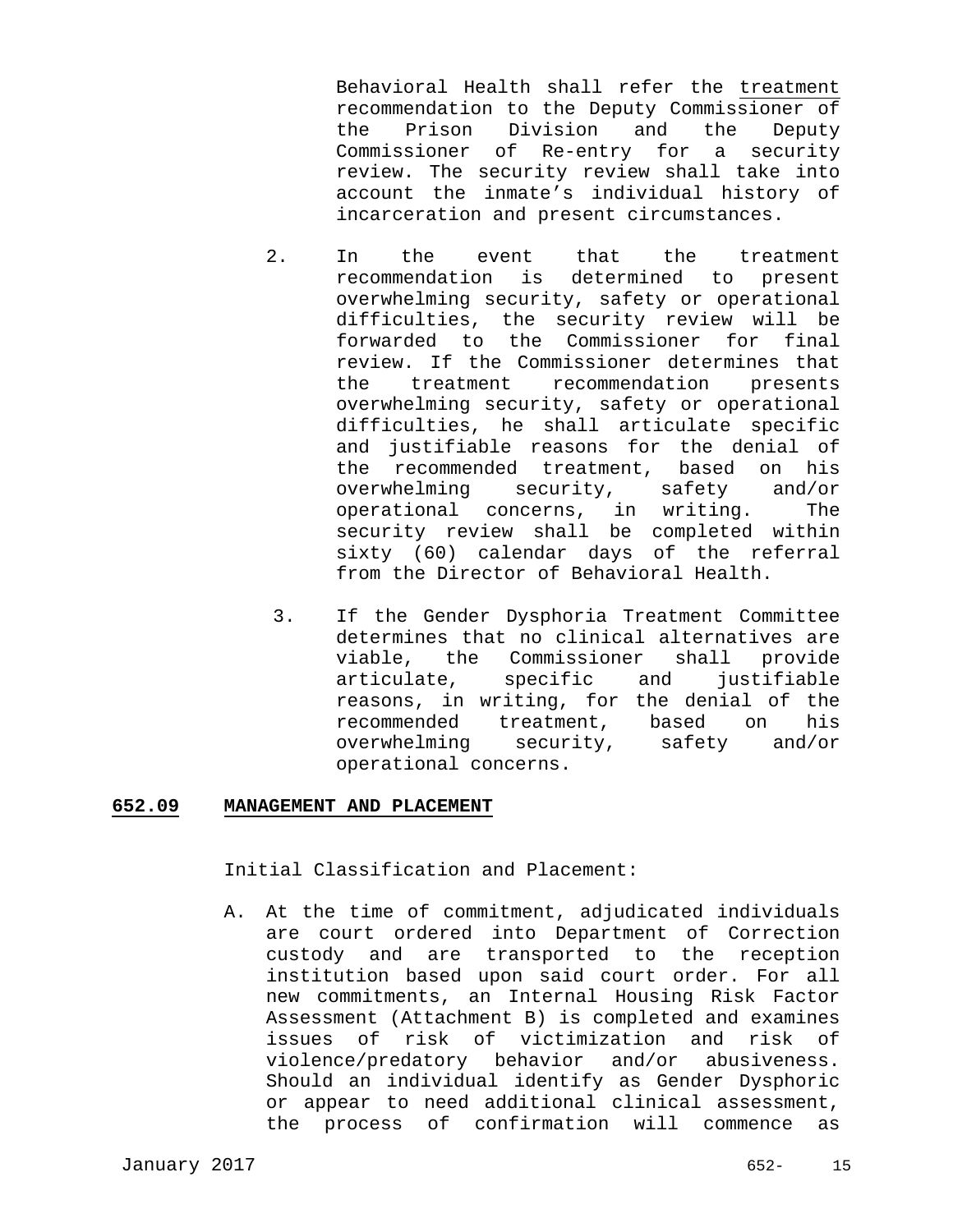outlined in 103 DOC 652.05. An assessment will inform housing, work, education, and program assignments and will focus on individual safety. These assessments will occur on a case by case basis and will include security level, criminal and discipline history, medical and mental health assessment of needs, vulnerability to sexual victimization and potential of perpetrating abuse based on prior history. A Gender Dysphoric inmate's own views with respect to his or her own safety shall be given serious consideration. In addition, consideration of specific cases with partial completion of sex reassignment surgery, removal or augmentation of breasts, removal of testicles, etc. shall be evaluated on a case-by-case basis by the Program Medical Director and reported to the Assistant Deputy Commissioner of Classification for consideration of any safety, security and/or operational concerns presented. Consideration of these clinical recommendations should be given by the Department of Correction when making determinations regarding such issues. Final determination as to the most appropriate housing, however, is the responsibility of the Department.

#### B. Bi-Annual Review

An Internal Housing Risk Factor Assessment (Attachment B) will be completed at least every six months in collaboration with medical, mental health and correctional professionals to assess ongoing placement for each Gender Dysphoric inmate. This bi-annual review will include a review any threats to safety experienced by the inmate.

#### C. Internal Placements

Site mental health directors may provide clinical input as to their clinical recommendations related to housing of an inmate diagnosed with Gender Dysphoria within their respective facility. Consideration of these clinical recommendations should be given by the Department of Correction when making determinations regarding such issues; however, final determination regarding housing placement is the responsibility of the Department and site Superintendent.

D. Transportation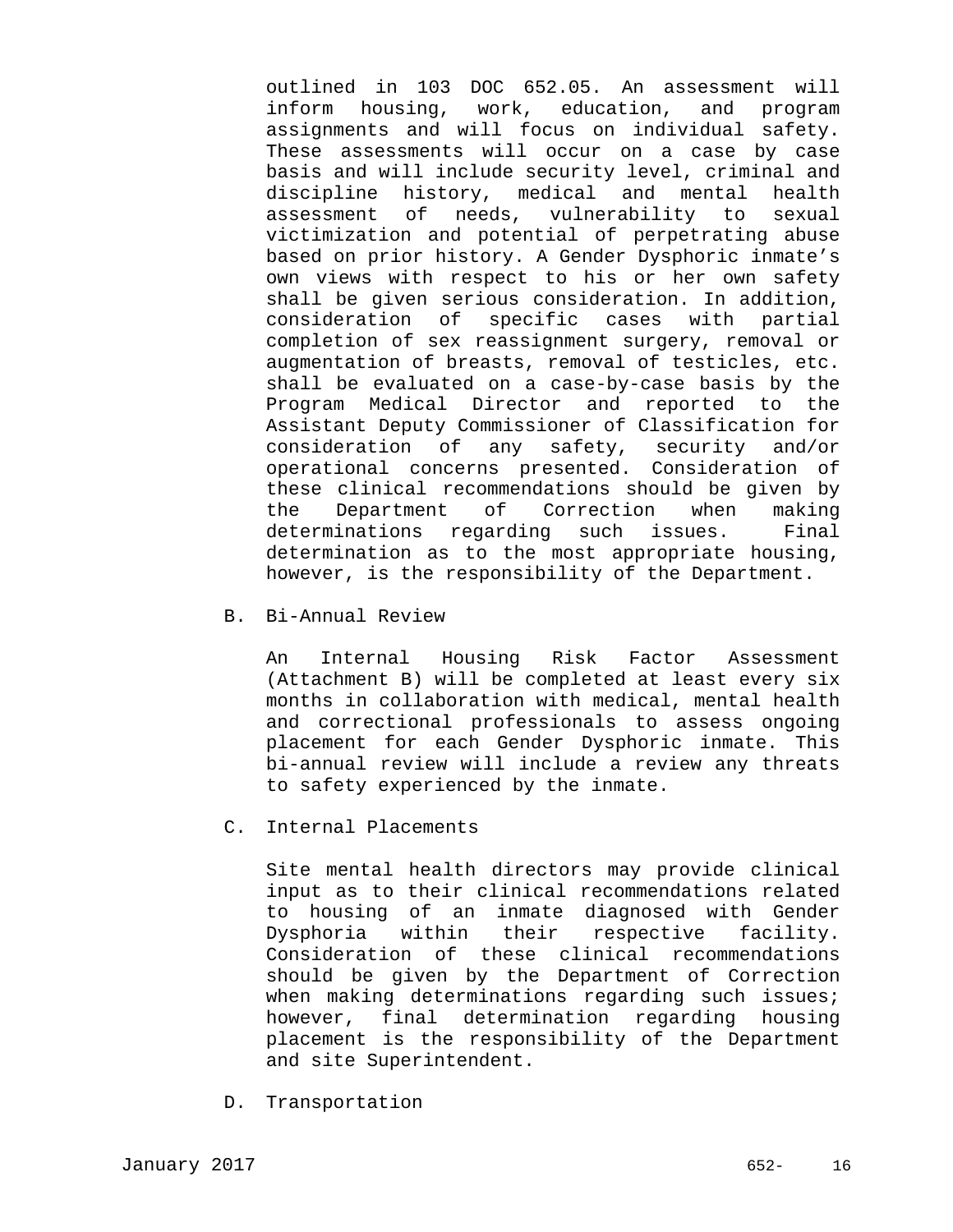Inmates diagnosed with Gender Dysphoria will be transported per 103 DOC 530.07 Transportation Policy.

E. Hygiene

Inmates diagnosed with Gender Dysphoria shall be given the opportunity to shower separately from other inmates per 103 DOC 750.11 Hygiene Standard.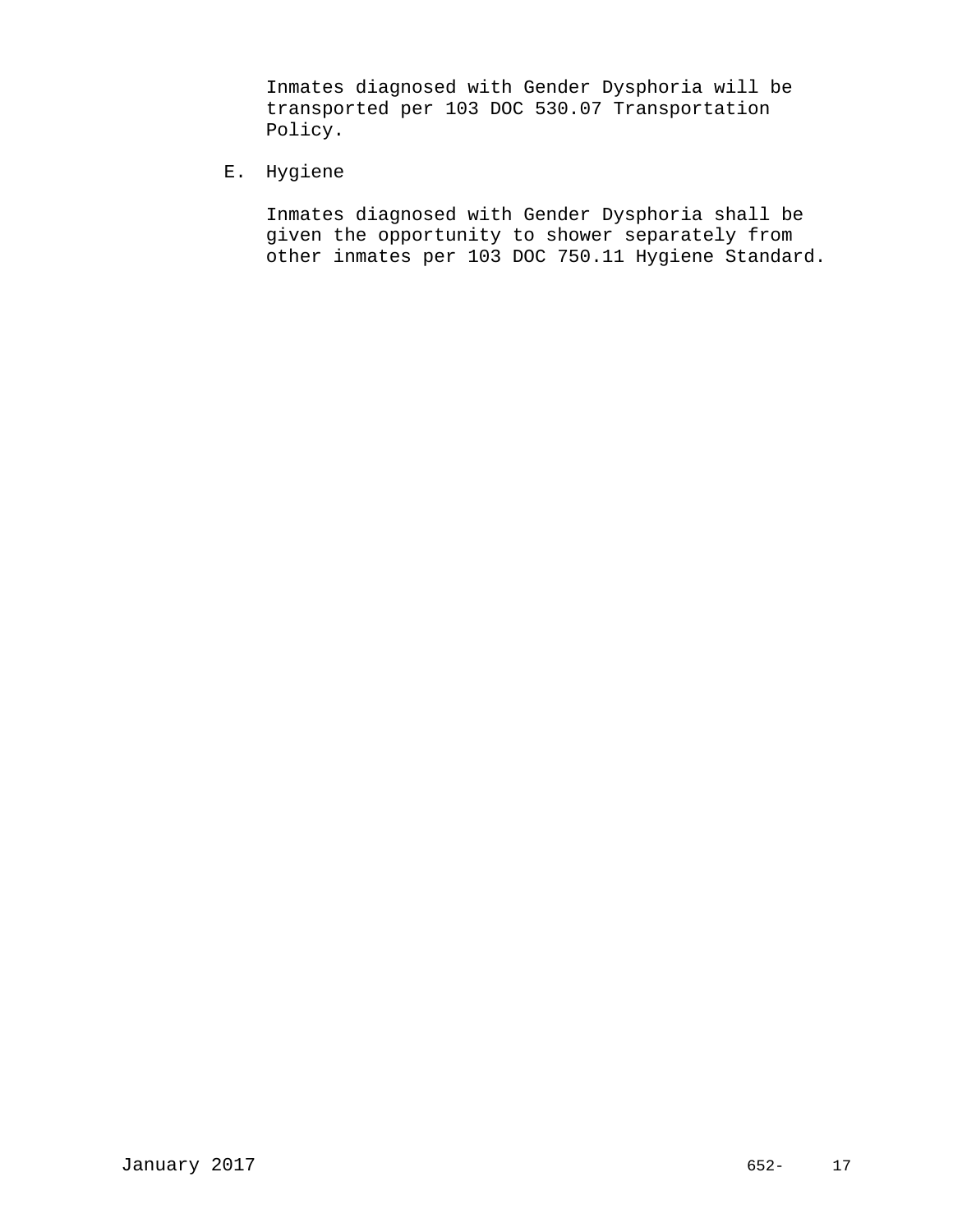#### **MASSACHUSETTS DEPARTMENT OF CORRECTION MENTAL HEALTH SERVICES GENDER DYSPHORIA MENTAL HEALTH REFERRAL (To be completed by Primary Care Clinician, PCC)**

| <b>Inmate Name:</b>                                                                                      | Date:                                                                                                                 |                                                   |
|----------------------------------------------------------------------------------------------------------|-----------------------------------------------------------------------------------------------------------------------|---------------------------------------------------|
| <b>ID Number:</b>                                                                                        |                                                                                                                       |                                                   |
|                                                                                                          |                                                                                                                       |                                                   |
| Referral Source (if other than PCC):<br><u> 1980 - John Stone, Amerikaansk politiker († 1980)</u>        |                                                                                                                       |                                                   |
| <b>Brief Criminal History:</b>                                                                           |                                                                                                                       |                                                   |
| Date of State Incarceration (most recent):                                                               | <u> 1989 - Johann Barn, mars ann an t-Amhainn an t-Amhainn an t-Amhainn an t-Amhainn an t-Amhainn an t-Amhainn an</u> |                                                   |
| Change(s):                                                                                               |                                                                                                                       |                                                   |
| <b>Sentence Structure:</b>                                                                               |                                                                                                                       |                                                   |
| <b>Anticipated Release Date:</b>                                                                         |                                                                                                                       |                                                   |
| Brief Psychiatric History (including self-injurious behavior and suicidality):                           |                                                                                                                       |                                                   |
| <b>DSM-5 Diagnosis:</b>                                                                                  |                                                                                                                       |                                                   |
| <b>Other Conditions That May Be a Focus of Clinical Attention:</b>                                       |                                                                                                                       |                                                   |
| <b>Psychotropic Medications (current):</b>                                                               |                                                                                                                       |                                                   |
| Psychiatric Hospital Admissions (include 18(a) to Bridgewater State Hospital or DMH) and Dates: ________ |                                                                                                                       |                                                   |
| <b>History of Self-Injurious and/or Suicidal Behavior:</b>                                               |                                                                                                                       |                                                   |
| History of Gender Dysphoria Diagnosis by Qualified Mental Health Professional: _______                   |                                                                                                                       |                                                   |
| <b>Prior Cross-Gender Hormone Therapy with Dates:</b>                                                    | $\Box$ Yes                                                                                                            | $\Box$ No                                         |
| When:                                                                                                    |                                                                                                                       |                                                   |
| <b>Duration:</b>                                                                                         |                                                                                                                       |                                                   |
| <b>Prescriber:</b>                                                                                       |                                                                                                                       |                                                   |
| $Medication(s) - including drug name, dosage and start date:$                                            |                                                                                                                       |                                                   |
| <b>Pharmacy:</b>                                                                                         |                                                                                                                       |                                                   |
| <b>Current Name:</b> The Current Name:                                                                   |                                                                                                                       |                                                   |
|                                                                                                          |                                                                                                                       |                                                   |
|                                                                                                          |                                                                                                                       |                                                   |
| <b>Signatures:</b>                                                                                       |                                                                                                                       |                                                   |
| PCC:                                                                                                     | Date:                                                                                                                 | <u> 1989 - Johann Barbara, martin amerikan ba</u> |
| <b>Site Psychiatrist:</b><br><u> 1980 - Johann Barbara, margaret eta idazlea (h. 1980).</u>              | Date:<br>Date:                                                                                                        |                                                   |
|                                                                                                          |                                                                                                                       |                                                   |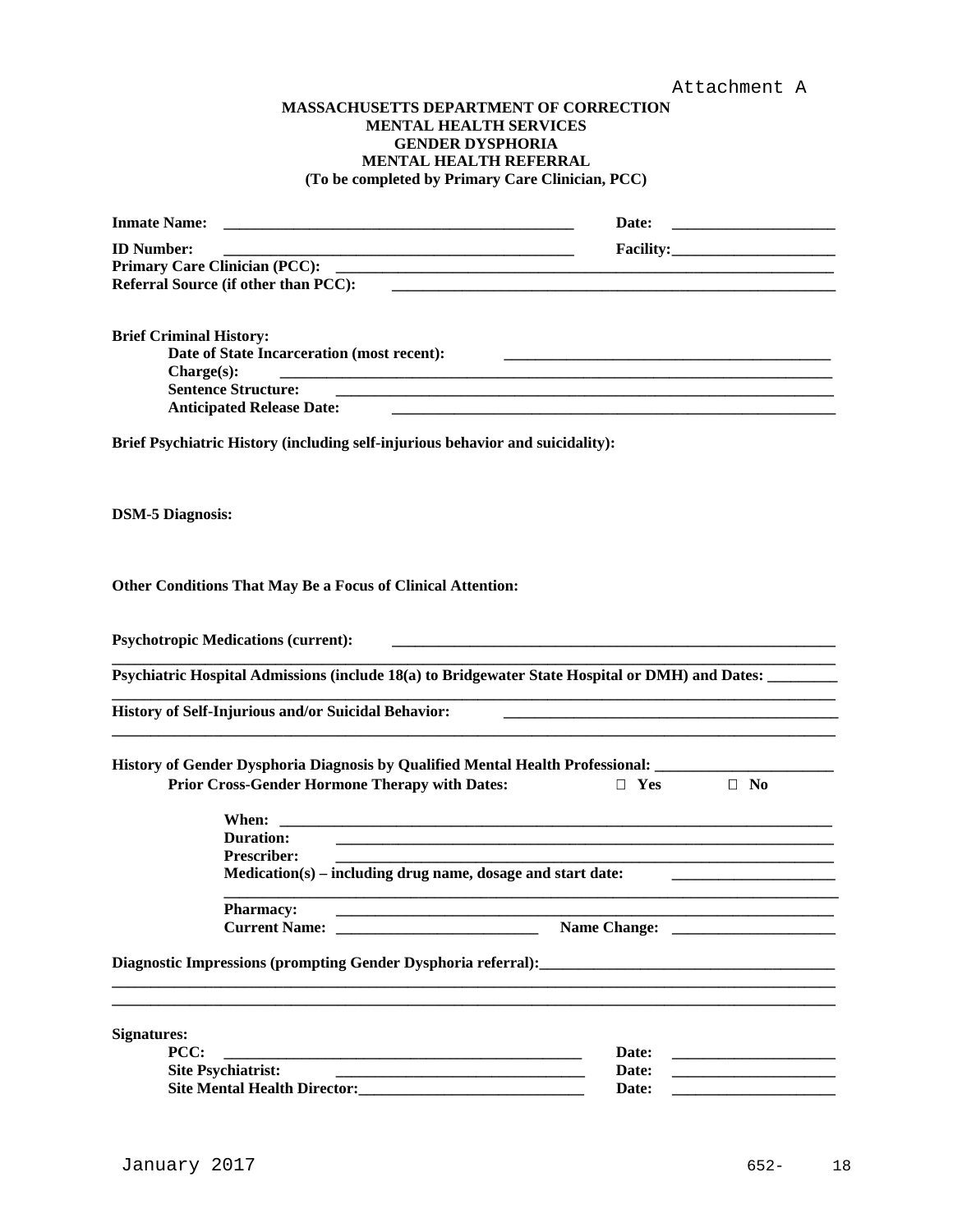# **Massachusetts Department of Correction Internal Housing Risk Factors (Males)**

| Inmate Name____________________                                                                | #                            | <b>Example 11 Institution</b>              |        |
|------------------------------------------------------------------------------------------------|------------------------------|--------------------------------------------|--------|
|                                                                                                | <b>Risk of victimization</b> |                                            |        |
| To be completed by medical/mental health                                                       |                              |                                            |        |
| Victim of institutional sexual assault<br>1)                                                   |                              |                                            | yes/no |
| <b>Mental Disability</b><br>2)                                                                 |                              |                                            | yes/no |
| 3)<br><b>Physical Disability</b>                                                               |                              |                                            | yes/no |
| 4)<br><b>Developmental Disability</b>                                                          |                              |                                            | yes/no |
| History of sexual victimization<br>5)                                                          |                              |                                            | yes/no |
| Does offender perceive self as vulnerable<br>6)                                                |                              |                                            | yes/no |
| Is or perceived to be transgender, intersex, Gender Dysphoria, Gay, Bi-sexual,<br>7)           |                              |                                            |        |
| gender non-conforming                                                                          |                              |                                            | yes/no |
| To be completed by the CO/CPO                                                                  |                              |                                            |        |
| Youthful age (21 or younger)<br>8)                                                             |                              |                                            | yes/no |
| Elderly $(65 +)$<br>9)                                                                         |                              |                                            | yes/no |
| 10) Physical stature (5'6" or less/ less than 140 lbs.)                                        |                              |                                            | yes/no |
| 11) First incarceration ever                                                                   |                              |                                            | yes/no |
| 12) Any convictions for sex offense against child or adult including current offense           |                              |                                            | yes/no |
| 13) Exclusively non-violent criminal history                                                   |                              |                                            | yes/no |
| 14) Effeminate presentation                                                                    |                              |                                            | yes/no |
| 15) History of Protective Custody placement                                                    |                              |                                            | yes/no |
|                                                                                                |                              | <b>Risk of Violence/Predatory Behavior</b> |        |
| History of institutional sexual abuse on others, as known<br>1)                                |                              |                                            | yes/no |
| History of domestic violence on others<br>2)                                                   |                              |                                            | yes/no |
| 3)<br><b>Security Threat Group Affiliation</b>                                                 |                              |                                            | yes/no |
| 4)<br>History of extortions or assault on others in prison                                     |                              |                                            | yes/no |
| 5)<br>History of violent offenses                                                              |                              |                                            | yes/no |
| Victim □ Potential Victim □ Unknown □ Aggressor □ Potential Aggressor □ Unknown □              |                              |                                            |        |
|                                                                                                |                              |                                            |        |
| Override to: Victim □ Potential Victim □ Unknown □ Aggressor □ Potential Aggressor □ Unknown □ |                              |                                            |        |
| Rationale if override used                                                                     |                              |                                            |        |

Completed by\_\_\_\_\_\_\_\_\_\_\_\_\_\_\_\_\_\_\_\_\_\_\_\_\_\_\_\_\_\_\_\_\_\_\_\_\_\_\_\_\_\_\_\_\_\_\_\_\_Date\_\_\_\_\_\_\_\_\_\_\_\_\_\_\_\_\_\_\_

Override approved/denied\_\_\_\_\_\_\_\_\_\_\_\_\_\_\_\_\_\_\_\_\_\_\_\_\_\_\_\_\_\_\_\_\_\_\_\_\_\_Date\_\_\_\_\_\_\_\_\_\_\_\_\_\_\_\_\_\_\_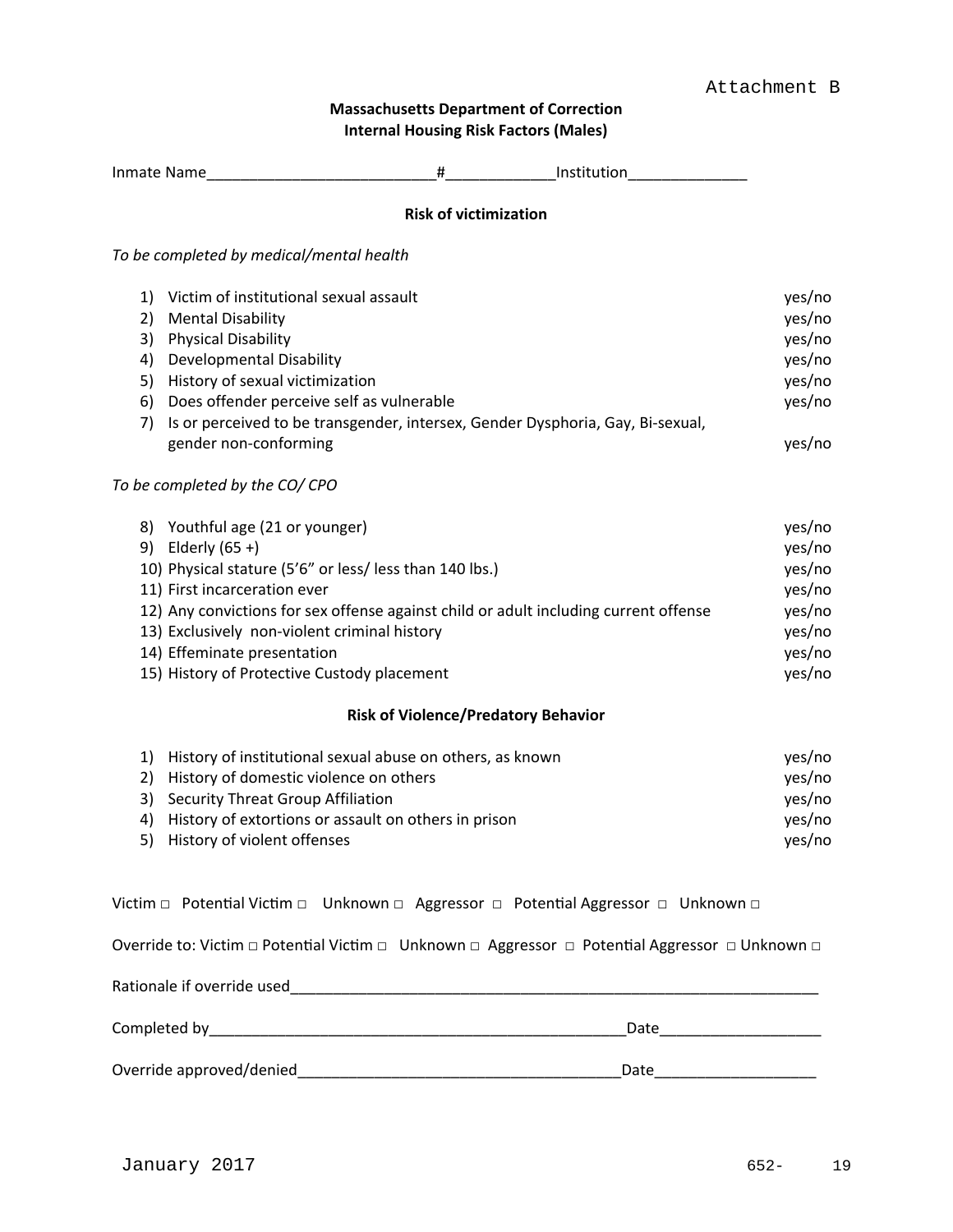## **Reference Guide**

# **Vulnerable/Victim identifiers**

- 1. *Victim of institutional sexual assault (documented):* Check "yes" if there is any formal documentation or admission by the offender that there is a history of being the victim of a sexual assault while incarcerated in any correctional facility as either an adult or juvenile. This will be answered by medical/mental health staff. The CO/CPO should check other sources for validation (i.e. intake forms, IPS, Certified Sexual Assault Investigator/ PREA database) when the response is NO. Yes responses should result in notification to the institutional Certified Sexual Assault Investigator.
- 2. *Mental Disability:* a substantial disorder of thought, mood, perception, cognition or memory that grossly impairs their judgment, behavior, capacity to recognize reality or meet ordinary demands of life. This question will be answered by medical/mental health staff.
- 3. *Physical Disability:* any impairment which limits the physical function of limbs or fine or gross motor ability to include impairments which limit other facets of daily living. This question will be answered by medical/mental health staff.
- 4. *Developmental Disability:* a mental disorder described as mental retardation in the current edition of the DSM‐IV which may impair the offender's ability to function in a correctional setting. This question will be answered by medical/mental health staff.
- 5. *History of institutional sexual abuse on others:* Check "yes" if there is any indication in any source documents that the offender has been sexually abused in any setting. Also check "yes" if the offender self‐reports as being sexually abused in any setting. This will be answered by medical/mental health staff.
- 6. *Does inmate perceive self as vulnerable*: check "yes" if inmate self reports perception of there is any indication in source documents that inmate has self reported in the past.
- 7. *Is or perceived to be transgender, intersex, Gender* Dysphoria*, Gay, Bi‐sexual, gender non‐ conforming*: as determined and confirmed by medical/mental health staff. This will be answered by medical/mental health staff.
- 8. *Youthful Age (21 or younger):* Check "yes" if the offender is 21 or younger at the time of the screening based on the inmate's official date of birth. This will default from IMS.
- 9. *Elderly (65 or older):* Check "yes" if the offender is 65 years or older at the time of the screening based on the inmate's official date of birth. This will default from IMS.
- 10. *Physical stature (5'6' or less and/or less than 140 lbs)* Check "yes" if the male inmate is 5'6" or less and/or is less than 140 pounds in weight based on the official record , self report or visual assessment. This will default from IMS.
- 11. *First Incarceration ever:* Check "yes" if the offender is serving their first incarceration of any kind, in state or out of state, adult or juvenile. This will default from IMS when possible otherwise will be answered by the CO/CPO.
- 12. *Any convictions for sex offense against child or adult including current offense:* Check yes if inmate has any conviction for sex offenses against an adult or a child. This will default from IMS.
- 13. *Exclusively Non*‐Violent Criminal History Including the current offense check "yes" if inmate's criminal history does not include any convictions for violent offenses. Violent offenses include: murder, manslaughter, vehicular homicide, assault w/I to commit murder, attempted murder, armed robbery, unarmed robbery, carjacking, assault w/DW, armed assault w/I to rob or murder, confining and putting in fear, armed assault in a dwelling, A&B (any type), A&B on a child, A&B DW, assault w/I to commit a felony, mayhem, violation of civil rights, rape adult or child (any type), assault w/i to rape, indecent A&B, unnatural acts w a child, armed burglary, B&E w/i to assault.
- 14. *Effeminate presentation:* Check "yes" if the offender presents in an effeminate way and by doing so may result in victimization. The "effeminate" attribute is limited to males and will be based on the staff's observation of the offender. This will be answered by the CO/CPO.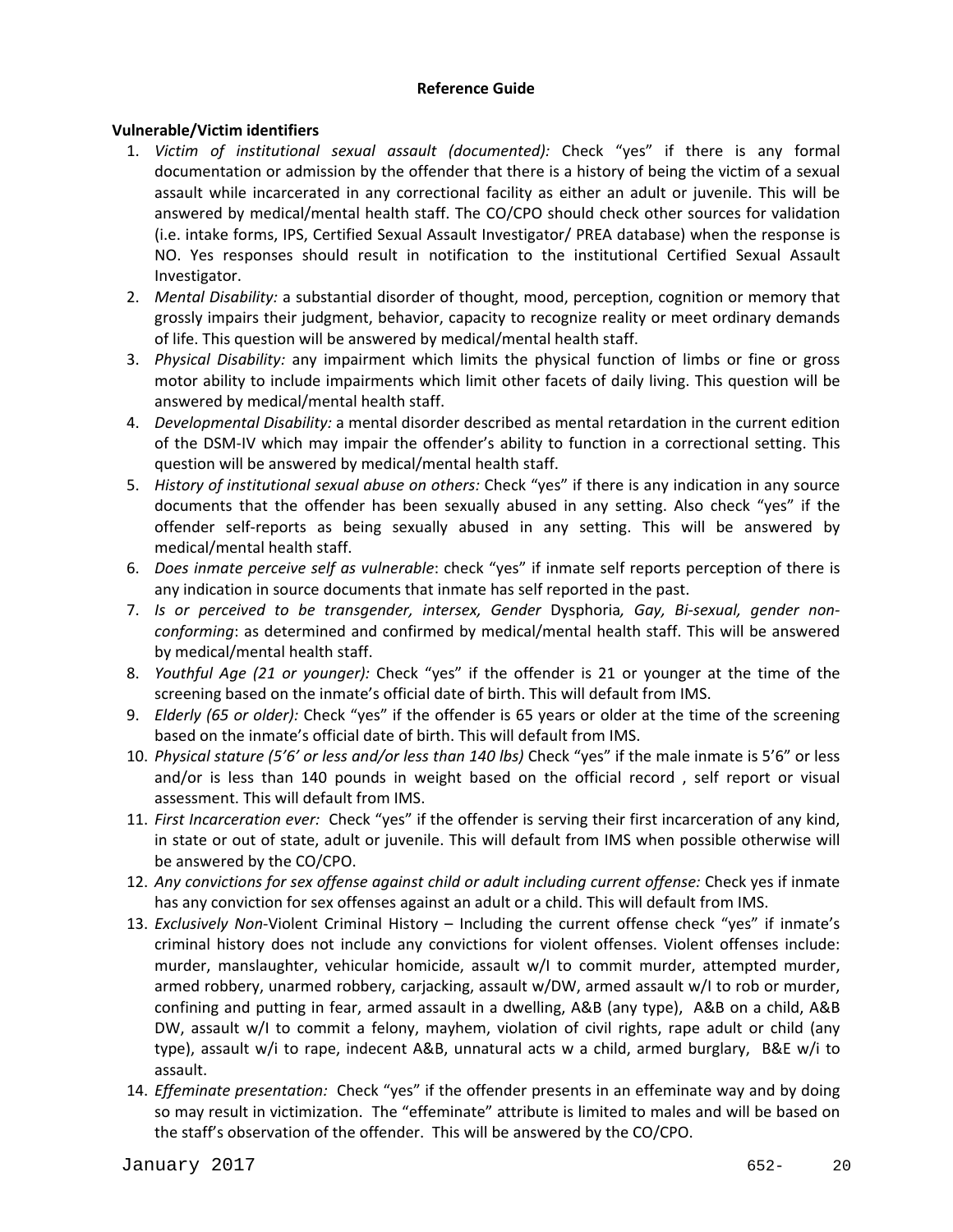15. *History of Protective Custody Placement (adult/juvenile*)*:* Check "yes" if there is a documented history of being placed in a protective custody unit in an adult or juvenile correctional facility. Also check yes if the offender self reports as having been classified as a protective custody offender. This will be answered by the CO/CPO

## **Reference Guide**

## **Violence/Predatory Identifiers**

- 1. *History of institutional sexual abuse on others*: Check "yes" if there is any formal documentation or admission by the offender that there is a history of involvement in institutional sexual predatory behavior. This will default from IMS when it is known otherwise will be answered by the CO/CPO. Yes responses should result in notification to the institutional Certified Sexual Assault Investigator.
- 2. *History of Domestic Violence on Others*: Check "yes" if inmate has or admits to any prior history for domestic violence on others. 209A violations may be used as an indicator of a domestic violence history. This will be answered by the CO/CPO.
- 3. *STG (Gang) affiliation: Check* "yes" if inmate has been identified as being a validated member of a security threat group; self reports being an active member of a street gang or security threat group as indicated in IMS or when documentation exists that the inmate is likely a member of a security threat group. This will default from IMS but should be validated through other source documents if needed by the CO/CPO.
- 4. *History of Extortion/assaults in prison:* Check "yes" if inmate has or admits to a history of extortion of other offenders or assaulting staff or other inmates. This will be default from IMS when possible but will be answered by the CO/CPO.
- **5.** *History of Violent Offenses (adult and juvenile):* including current offense, check "yes" if inmate has any convictions for a violent felony. This will default from IMS when possible but will be answered by the CO/CPO.

#### **Override Rules**

Once a designation(s) has been determined, the screener should consider the accuracy of that designation. The screener, having knowledge of the inmate and/or the inmate's history should be confident in the designation. In cases where the designation is questioned, the screener may choose to have the housing risk assessment reviewed by the Deputy Superintendent of Classification and Treatment for a possible override of the designation to a different category. The rationale for that type of action needs to be documented. For example, some inmates may have the characteristics of a victim yet when observed; victimization is not likely to occur perhaps based on the offender's ability to adapt to the prison environment.

## **Cell Assignment Rules**

- Staff responsible for cell/room assignments shall consult the Internal Housing Designation Risk Factor information prior to making a cell/room assignment.
- Staff shall not place known or potential victims with known or potential predators
- Inmates not identified in either category can be housed with anyone including those identified as a known victim or predator
- Staff shall also review for enemy issues prior to making any housing assignments
- Staff shall consider matching other factors such as length of sentence, age, medical and mental health issues, size and weight as matching these characteristics may result in a positive housing situation.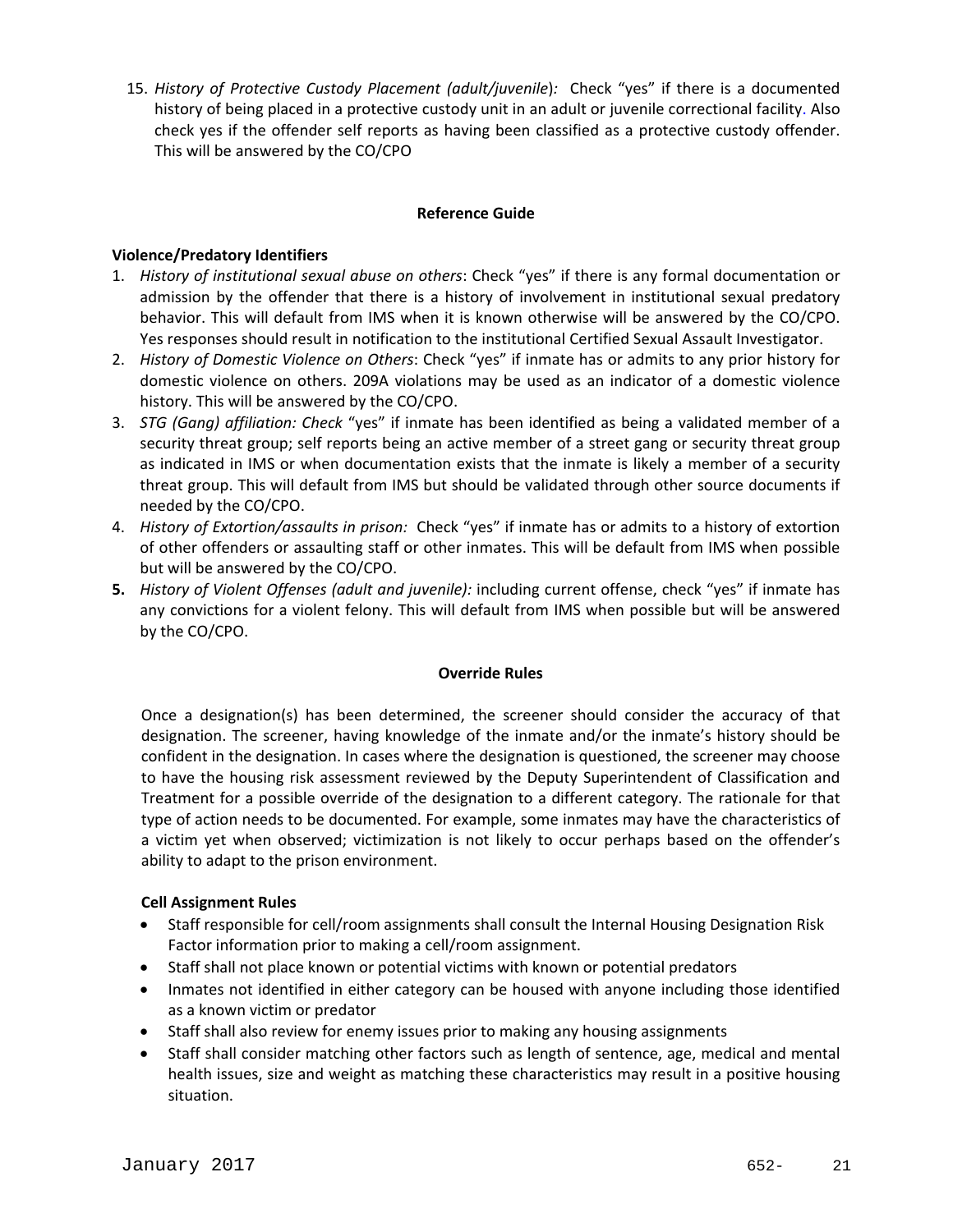# **FEMALE INTERNAL HOUSING RISK FACTORS**

|    | <b>Inmate Name</b>                                                                           | #                            | <b>Institution</b> |        |
|----|----------------------------------------------------------------------------------------------|------------------------------|--------------------|--------|
|    |                                                                                              | <b>Risk of victimization</b> |                    |        |
|    | To be completed by medical/mental health                                                     |                              |                    |        |
|    | Victim of institutional sexual assault                                                       |                              |                    | yes/no |
| 2. | Mental disability                                                                            |                              |                    | yes/no |
| 3. | Physical disability                                                                          |                              |                    | yes/no |
| 4. | Developmental disability                                                                     |                              |                    | yes/no |
| 5. | History of sexual victimization                                                              |                              |                    | yes/no |
| 6. | Does offender perceive self as vulnerable                                                    |                              |                    | yes/no |
| 7. | Is or perceived to be gay, lesbian, bisexual, transgender, intersex, gender nonconforming or |                              |                    |        |
|    | gender dysphoria                                                                             |                              |                    | yes/no |
|    |                                                                                              |                              |                    |        |
|    |                                                                                              |                              |                    |        |

# *To be completed by the CO/ CPO*

| 8. Youthful age (25 or younger)                          | yes/no |
|----------------------------------------------------------|--------|
| 9. Elderly (60 or older)                                 | yes/no |
| 10. Small in physical stature (less than 110lbs)         | yes/no |
| 11. First incarceration/confinement ever                 | yes/no |
| 12. Conviction for sex offense against an adult or child | yes/no |
| 13. Exclusively non-violent criminal history             | yes/no |

## **Risk of abusiveness**

| 1. History of institutional sexual abuse toward others, as known                                                | yes/no |
|-----------------------------------------------------------------------------------------------------------------|--------|
| 2. History of institutional violence, as known                                                                  | yes/no |
| 3. History of sexual abuse or sexual assault toward others                                                      | yes/no |
| 4. History of violent offense                                                                                   | yes/no |
| Victim $\Box$ Potential Victim $\Box$ Unknown $\Box$ Aggressor $\Box$ Potential Aggressor $\Box$ Unknown $\Box$ |        |

Override to: Victim □ Potential Victim □ Unknown □ Aggressor □ Potential Aggressor □ Unknown □

| Rationale if override used |      |
|----------------------------|------|
| Completed by               | Date |
| Override approved/denied   | Date |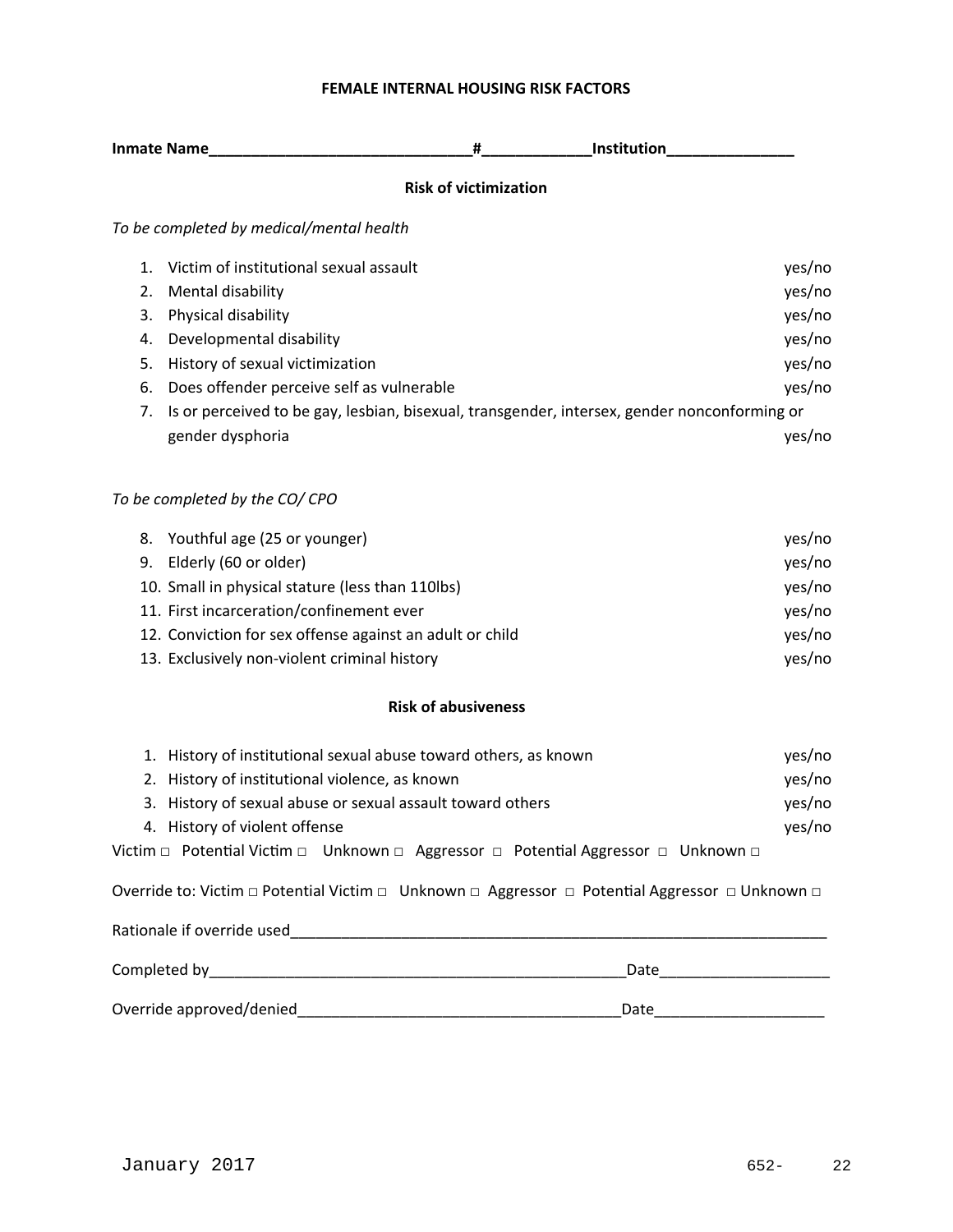## **Risk of Victimization**

- 16. *Victim of institutional sexual assault:* Check "yes" if there is any formal documentation or admission by the offender that there is a history of being the victim of a sexual assault while incarcerated in any correctional facility as either an adult or juvenile. This will be answered by medical/mental health staff.
- 17. *Mental Disability:* A substantial disorder of thought, mood, perception, cognition or memory that grossly impairs their judgment, behavior, capacity to recognize reality or meet ordinary demands of life. This question will be answered by medical/mental health staff.
- 18. *Physical Disability:* Any impairment which limits the physical function of limbs or fine or gross motor ability to include impairments which limit other facets of daily living. This question will be answered by medical/mental health staff.
- 19. *Developmental Disability:* A mental disorder described as mental retardation in the current edition of the DSM‐IV which may impair the offender's ability to function in a correctional setting. This question will be answered by medical/mental health staff.
- 20. *History of Sexual victimization:* Check "yes" if there is any indication in any source documents that the offender has been sexually abused in any setting. Also check "yes" if the offender self‐reports as being sexually abused in any setting. This will be answered by medical/mental health staff.
- 21. *Does offender perceive self as vulnerable*: Check "yes" if offender self reports perception of vulnerability or if there is any indication in source documents that inmate has self reported in the past. This will be answered by medical/mental health staff.
- 22. *Is or is perceived to be, gay, lesbian, bisexual, transgender, intersex, gender nonconforming or gender dysphoria:* As determined and confirmed by medical/mental health staff. This will be answered by medical/mental health staff.
- 23. *Youthful Age (25 or younger):* Check "yes" if the offender is 25 or younger based on the inmate's official date of birth. This will default from IMS.
- 24. *Elderly (60 or older):* Check "yes" if the offender is 60 years or older based on the inmate's official date of birth. This will default from IMS.
- 25. *Small Physical stature: (less than 110 lbs):* Check "yes" if the female offender is less than 110 pounds in weight based on the official record, self report or visual assessment. This will default from IMS
- 26. *First Incarceration/confinement ever:* Check "yes" if the offender is serving their first incarceration/confinement of any kind, in state or out of state, adult or juvenile, H/C, awaiting trial or civil commitment. This will default from IMS when possible otherwise will be answered by the CO/CPO.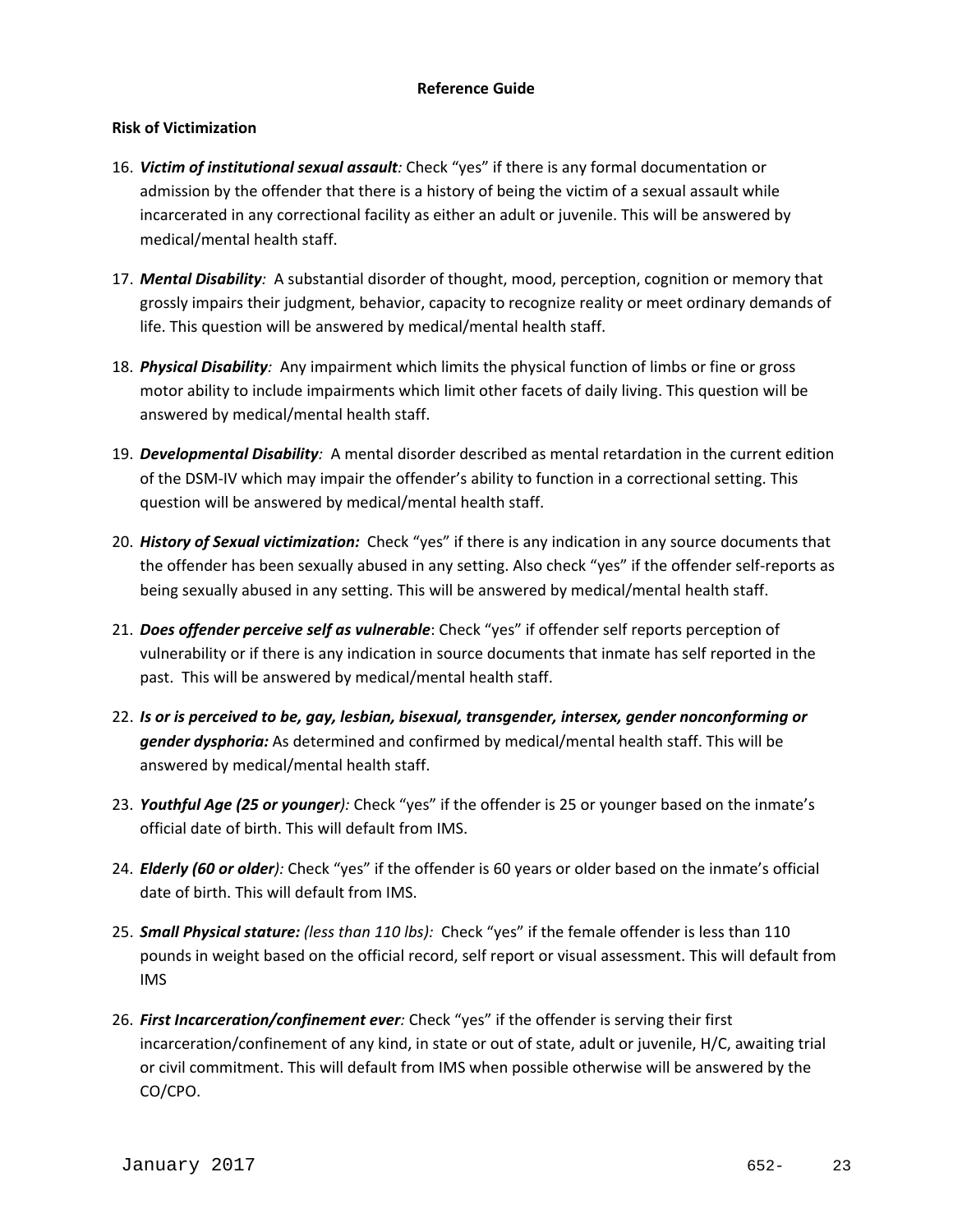- 27. *Conviction for sexual assault on adult or child***:** Check "yes" if inmate has any **conviction** for sex offenses against an adult or a child. This will default from IMS when possible otherwise will be answered by the CO/CPO.
- 28. *Exclusively non***‐***violent criminal history***:** Check "yes" if criminal history does not include any violent offenses (regardless of disposition). Violent offenses include: murder, manslaughter, vehicular homicide, assault w/I to commit murder, attempted murder, armed robbery, unarmed robbery, carjacking, assault w/DW, armed assault w/i to rob or murder, confining and putting in fear, armed assault in a dwelling, A&B (any type), A&B on a child, A&B DW, assault w/i to commit a felony, mayhem, violation of civil rights, rape adult or child (any type), assault w/i to rape, indecent A&B, unnatural acts w a child, armed burglary, B&E w/i to assault. This will default from IMS when it is known otherwise will be answered by the CO/CPO.

## **Risk of Abusiveness**

- 6. *History of institutional sexual abuse toward others***:** Check "yes" if there is any formal documentation or admission by the offender that there is a history of involvement in institutional sexual aggressive behavior. This will default from IMS when it is known otherwise will be answered by the CO/CPO.
- 7. *History of Institutional Violence:*.Institutional violence is normally captured in category 1 or category 2 DOC disciplinary reports or other incident or disciplinary reports if occurred in another jurisdiction. This will default from IMS when it is known otherwise will be answered by the CO/CPO.
- 8. *History of sexual abuse or sexual assault toward others:* Check "yes" if criminal history includes charges (regardless of disposition) for rape‐ child or adult (any type), assault w/i to commit rape, indecent assault and battery or unnatural acts with a child. Additionally, if during the interview the offender admits to sexual abuse or sexual assault on others for which no charges were sought a "yes" response is appropriate. This will be answered by the CO/CPO.
- 9. *History of violent offense:* Check "yes" if criminal history includes charges (regardless of disposition) for a violent offense. Violent offenses include murder, manslaughter, vehicular homicide, assault w/i to commit murder, attempted murder, armed robbery, unarmed robbery, carjacking, assault w/dw, armed assault w/i to rob or murder, confining and putting in fear, armed assault in a dwelling, A&B (any type), A&B on a child, A&B DW, assault w/i to commit a felony, mayhem, violation of civil rights, rape adult or child (any type), assault w/i to rape, indecent A&B, unnatural acts w a child, armed burglary, B&E w/i to assault. This will be answered by the CO/CPO.

# **Override Rules**

Once a designation(s) has been determined, the screener should consider the accuracy of that designation. The screener, having knowledge of the offender and/or the offender's history should be confident in the designation. In cases where the designation is questioned, the screener may choose to have the housing risk assessment reviewed by the Deputy Superintendent of Classification and Treatment for a possible override of the designation to a different category. The rationale for that type